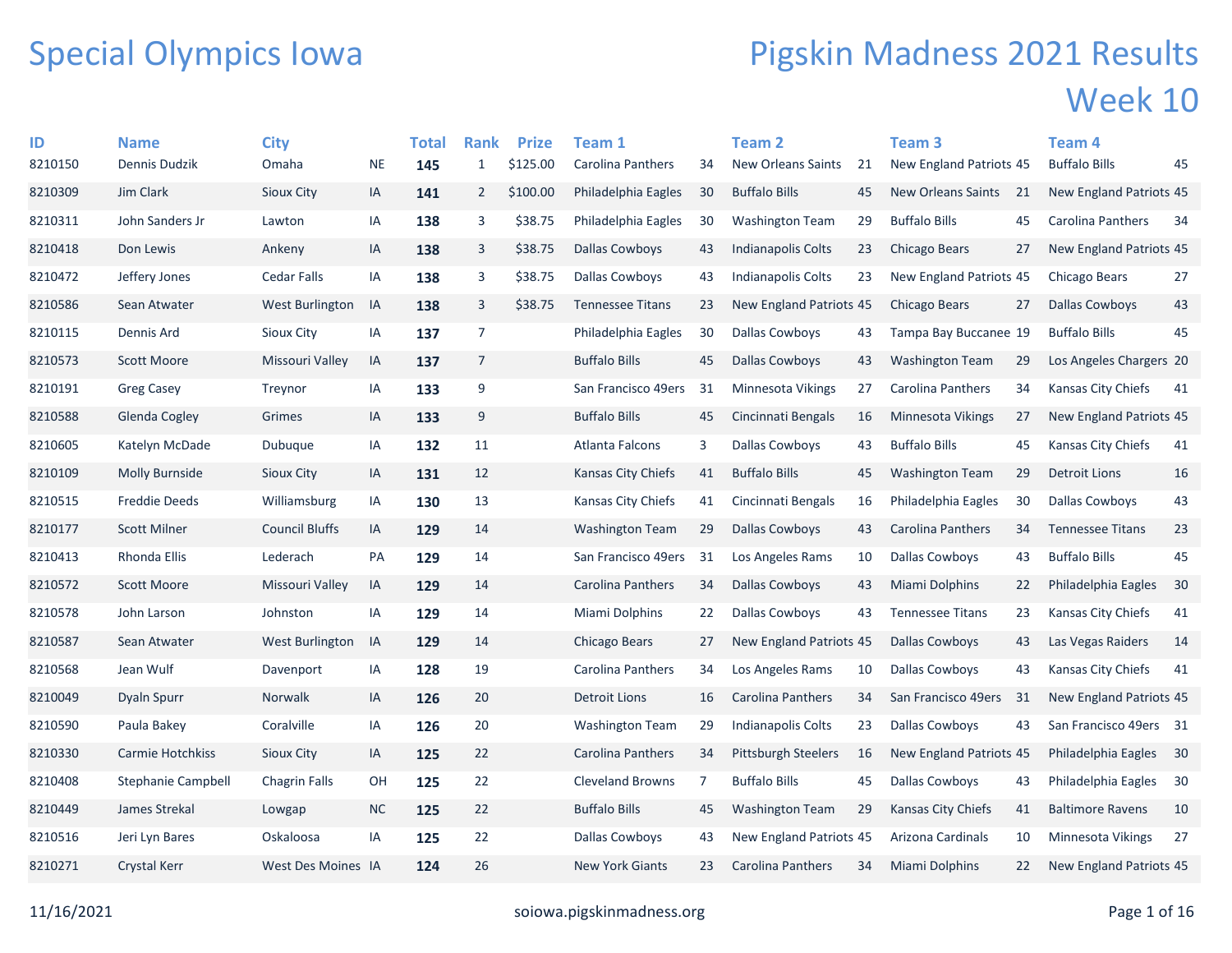| ID<br>8210332 | <b>Name</b><br>Carmie Hotchkiss | <b>City</b><br>Sioux City | IA        | <b>Total</b><br>124 | <b>Rank</b><br>26 | <b>Prize</b> | Team 1<br>Philadelphia Eagles | 30 | <b>Team 2</b><br>San Francisco 49ers | 31 | Team <sub>3</sub><br>Kansas City Chiefs | 41  | Team 4<br><b>Miami Dolphins</b> | 22 |
|---------------|---------------------------------|---------------------------|-----------|---------------------|-------------------|--------------|-------------------------------|----|--------------------------------------|----|-----------------------------------------|-----|---------------------------------|----|
| 8210198       | <b>Brian Brockman</b>           | Carson                    | IA        | 123                 | 28                |              | <b>New Orleans Saints</b>     | 21 | <b>Buffalo Bills</b>                 | 45 | Cincinnati Bengals                      | 16  | <b>Kansas City Chiefs</b>       | 41 |
| 8210591       | Julie Strum                     | Ames                      | IA        | 122                 | 29                |              | Cincinnati Bengals            | 16 | Chicago Bears                        | 27 | <b>Buffalo Bills</b>                    | 45  | Carolina Panthers               | 34 |
| 8210547       | Christopher Fisher              | Des Moines                | IA        | 121                 | 30                |              | Kansas City Chiefs            | 41 | New England Patriots 45              |    | <b>New Orleans Saints</b>               | 21  | Las Vegas Raiders               | 14 |
| 8210144       | Kyle Brown                      | Des Moines                | IA        | 120                 | 31                |              | New England Patriots 45       |    | <b>Buffalo Bills</b>                 | 45 | Los Angeles Chargers 20                 |     | Los Angeles Rams                | 10 |
| 8210192       | <b>Ted Roberts</b>              | <b>Council Bluffs</b>     | IA        | 120                 | 31                |              | Los Angeles Chargers 20       |    | New England Patriots 45              |    | Carolina Panthers                       | 34  | <b>New Orleans Saints</b>       | 21 |
| 8210439       | <b>Thomas Berger</b>            | Epworth                   | IA        | 120                 | 31                |              | <b>Washington Team</b>        | 29 | <b>Dallas Cowboys</b>                | 43 | Chicago Bears                           | 27  | New Orleans Saints 21           |    |
| 8210471       | Janet Smith                     | Clive                     | IA        | 120                 | 31                |              | <b>Dallas Cowboys</b>         | 43 | <b>Miami Dolphins</b>                | 22 | Los Angeles Rams                        | 10  | <b>Buffalo Bills</b>            | 45 |
| 8210154       | Kate Graslewicz                 | Omaha                     | <b>NE</b> | 119                 | 35                |              | New England Patriots 45       |    | <b>New York Giants</b>               | 23 | Los Angeles Rams                        | 10  | Kansas City Chiefs              | 41 |
| 8210328       | Clatyon Fjerstad                | Lytton                    | IA        | 119                 | 35                |              | <b>Buffalo Bills</b>          | 45 | Philadelphia Eagles                  | 30 | Los Angeles Rams                        | 10  | Carolina Panthers               | 34 |
| 8210036       | <b>Charles Lee</b>              | Youngsville               | <b>NC</b> | 118                 | 37                |              | Philadelphia Eagles           | 30 | New England Patriots 45              |    | Miami Dolphins                          | 22  | New Orleans Saints              | 21 |
| 8210110       | Nancy Eickholt                  | <b>Sioux City</b>         | IA        | 118                 | 37                |              | <b>Washington Team</b>        | 29 | <b>Dallas Cowboys</b>                | 43 | <b>Detroit Lions</b>                    | 16  | Philadelphia Eagles             | 30 |
| 8210420       | Royal McClannahan               | Modale                    | IA        | 118                 | 37                |              | <b>Washington Team</b>        | 29 | Los Angeles Rams                     | 10 | New England Patriots 45                 |     | Carolina Panthers               | 34 |
| 8210102       | John Nelson                     | Sioux City                | IA        | 117                 | 40                |              | <b>Dallas Cowboys</b>         | 43 | <b>New England Patriots 45</b>       |    | <b>Detroit Lions</b>                    | 16  | <b>Denver Broncos</b>           | 13 |
| 8210593       | Jenna Fitch                     | Gilbert                   | IA        | 117                 | 40                |              | <b>Buffalo Bills</b>          | 45 | <b>Baltimore Ravens</b>              | 10 | <b>New Orleans Saints</b>               | 21  | Kansas City Chiefs              | 41 |
| 8210180       | <b>Steve Goltl</b>              | Omaha                     | <b>NE</b> | 116                 | 42                |              | Pittsburgh Steelers           | 16 | Philadelphia Eagles                  | 30 | Kansas City Chiefs                      | 41  | <b>Washington Team</b>          | 29 |
| 8210308       | James Cunningham                | <b>Sioux City</b>         | IA        | 116                 | 42                |              | <b>Buffalo Bills</b>          | 45 | Minnesota Vikings                    | 27 | San Francisco 49ers                     | -31 | <b>Denver Broncos</b>           | 13 |
| 8210412       | Jac Doran                       | Fort Dodge                | IA        | 116                 | 42                |              | Tampa Bay Buccanee 19         |    | <b>Washington Team</b>               | 29 | <b>New York Giants</b>                  | 23  | <b>Buffalo Bills</b>            | 45 |
| 8210556       | Denise Kleen                    | Pocahontas                | IA        | 116                 | 42                |              | <b>Washington Team</b>        | 29 | <b>Dallas Cowboys</b>                | 43 | Philadelphia Eagles                     | 30  | Las Vegas Raiders               | 14 |
| 8210172       | Jeremy Wood                     | <b>Council Bluffs</b>     | IA        | 115                 | 46                |              | <b>New York Giants</b>        | 23 | Carolina Panthers                    | 34 | Chicago Bears                           | 27  | San Francisco 49ers 31          |    |
| 8210579       | <b>Barb Uran</b>                | <b>Sioux City</b>         | IA        | 115                 | 46                |              | San Francisco 49ers           | 31 | Philadelphia Eagles                  | 30 | Kansas City Chiefs                      | 41  | <b>Denver Broncos</b>           | 13 |
| 8210218       | <b>Chris Hite</b>               | <b>Council Bluffs</b>     | IA        | 114                 | 48                |              | <b>New Orleans Saints</b>     | 21 | <b>Carolina Panthers</b>             | 34 | Las Vegas Raiders                       | 14  | New England Patriots 45         |    |
| 8210304       | John Nelsen                     | Lawton                    | IA        | 114                 | 48                |              | Dallas Cowboys                | 43 | <b>New York Giants</b>               | 23 | <b>New Orleans Saints</b>               | 21  | Chicago Bears                   | 27 |
| 8210353       | <b>Carrie Heilig</b>            | Fremont                   | <b>NE</b> | 114                 | 48                |              | Los Angeles Rams              | 10 | New England Patriots 45              |    | <b>Dallas Cowboys</b>                   | 43  | Cincinnati Bengals              | 16 |
| 8210350       | <b>Terry Knapp</b>              | Harlan                    | IA        | 113                 | 51                |              | Los Angeles Chargers 20       |    | New Orleans Saints                   | 21 | Minnesota Vikings                       | 27  | <b>Buffalo Bills</b>            | 45 |
| 8210604       | Staci Uhl                       | sioux city                | IA        | 113                 | 51                |              | Indianapolis Colts            | 23 | Kansas City Chiefs                   | 41 | Minnesota Vikings                       | 27  | <b>Miami Dolphins</b>           | 22 |
| 8210251       | Jeff Lyon                       | West Des Moines IA        |           | 112                 | 53                |              | <b>Tennessee Titans</b>       | 23 | Green Bay Packers                    | 17 | Chicago Bears                           | 27  | <b>Buffalo Bills</b>            | 45 |
| 8210078       | Melissa Cruise                  | Ames                      | IA        | 111                 | 54                |              | Minnesota Vikings             | 27 | Miami Dolphins                       | 22 | New York Jets                           | 17  | New England Patriots 45         |    |
| 8210135       | Sharane Brown                   | Des Moines                | IA        | 111                 | 54                |              | <b>Buffalo Bills</b>          | 45 | Las Vegas Raiders                    | 14 | Cleveland Browns                        | 7   | New England Patriots 45         |    |
| 8210314       | Eric Carlson                    | Sgt. Bluffs               | IA        | 111                 | 54                |              | <b>Buffalo Bills</b>          | 45 | Los Angeles Chargers 20              |    | <b>Green Bay Packers</b>                | 17  | <b>Washington Team</b>          | 29 |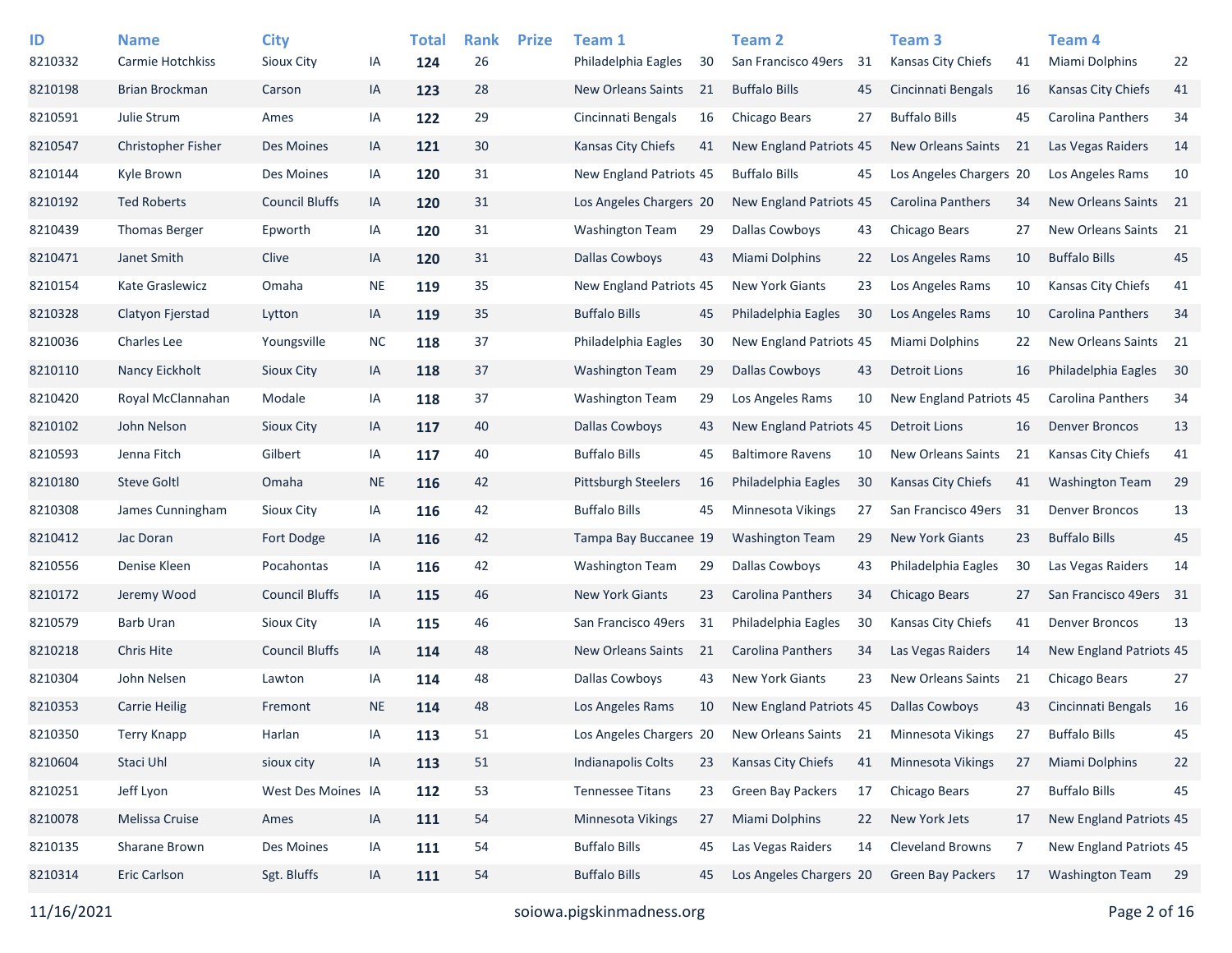| ID<br>8210524 | <b>Name</b><br>Jason Jones | <b>City</b><br>Epworth  | IA        | <b>Total</b><br>111 | <b>Rank</b><br>54 | <b>Prize</b> | Team 1<br>San Francisco 49ers | 31 | Team <sub>2</sub><br><b>Washington Team</b> | 29 | Team <sub>3</sub><br>Carolina Panthers | 34 | Team <sub>4</sub><br>Jacksonville Jaguars 17 |    |
|---------------|----------------------------|-------------------------|-----------|---------------------|-------------------|--------------|-------------------------------|----|---------------------------------------------|----|----------------------------------------|----|----------------------------------------------|----|
| 8210582       | <b>Brady Oldag</b>         | Cedar Falls             | IA        | 111                 | 54                |              | <b>Buffalo Bills</b>          | 45 | Philadelphia Eagles                         | 30 | Tampa Bay Buccanee 19                  |    | Jacksonville Jaguars 17                      |    |
| 8210034       | <b>Charles Lee</b>         | Youngsville             | <b>NC</b> | 110                 | 59                |              | Las Vegas Raiders             | 14 | <b>Washington Team</b>                      | 29 | Miami Dolphins                         | 22 | <b>Buffalo Bills</b>                         | 45 |
| 8210099       | <b>Austin Miller</b>       | Elkpoint                | <b>SD</b> | 110                 | 59                |              | New England Patriots 45       |    | <b>Houston Texans</b>                       | 9  | <b>Minnesota Vikings</b>               | 27 | <b>Washington Team</b>                       | 29 |
| 8210167       | Jack Goltl                 | <b>Council Bluffs</b>   | IA        | 110                 | 59                |              | <b>Tennessee Titans</b>       | 23 | Tampa Bay Buccanee 19                       |    | Indianapolis Colts                     | 23 | <b>Buffalo Bills</b>                         | 45 |
| 8210216       | <b>Chad Meyers</b>         | Pacific Jet             | IA        | 110                 | 59                |              | Cincinnati Bengals            | 16 | <b>Kansas City Chiefs</b>                   | 41 | Miami Dolphins                         | 22 | San Francisco 49ers 31                       |    |
| 8210267       | Mason Mumm                 | West Des Moines IA      |           | 110                 | 59                |              | Jacksonville Jaguars          | 17 | Chicago Bears                               | 27 | <b>New Orleans Saints</b>              | 21 | New England Patriots 45                      |    |
| 8210290       | Julie Kline                | <b>Boone</b>            | IA        | 110                 | 59                |              | Kansas City Chiefs            | 41 | <b>Cleveland Browns</b>                     | 7  | New England Patriots 45                |    | New York Jets                                | 17 |
| 8210424       | Royal McClannahan          | Modale                  | IA        | 110                 | 59                |              | Kansas City Chiefs            | 41 | Tampa Bay Buccanee 19                       |    | <b>Minnesota Vikings</b>               | 27 | <b>Tennessee Titans</b>                      | 23 |
| 8210435       | Suzanne Dittmer            | Des Moines              | IA        | 110                 | 59                |              | <b>Minnesota Vikings</b>      | 27 | Tampa Bay Buccanee 19                       |    | <b>Carolina Panthers</b>               | 34 | Philadelphia Eagles                          | 30 |
| 8210445       | Michelle Nelson            | Polk Clty               | IA        | 110                 | 59                |              | Dallas Cowboys                | 43 | New Orleans Saints                          | 21 | Philadelphia Eagles                    | 30 | Pittsburgh Steelers                          | 16 |
| 8210532       | Catherine Luchte           | <b>Colorado Springs</b> | CO        | 110                 | 59                |              | Las Vegas Raiders             | 14 | <b>Kansas City Chiefs</b>                   | 41 | <b>Buffalo Bills</b>                   | 45 | <b>Baltimore Ravens</b>                      | 10 |
| 8210138       | Dave Pellegrino            | Pleasant Hill           | IA        | 109                 | 69                |              | <b>Dallas Cowboys</b>         | 43 | Minnesota Vikings                           | 27 | <b>Indianapolis Colts</b>              | 23 | <b>Pittsburgh Steelers</b>                   | 16 |
| 8210261       | Jim Barrett                | West Des Moines IA      |           | 109                 | 69                |              | New York Jets                 | 17 | <b>Miami Dolphins</b>                       | 22 | Kansas City Chiefs                     | 41 | <b>Washington Team</b>                       | 29 |
| 8210458       | Carissa Andermann          | <b>Cedar Falls</b>      | IA        | 109                 | 69                |              | Chicago Bears                 | 27 | <b>New York Giants</b>                      | 23 | <b>Washington Team</b>                 | 29 | Philadelphia Eagles                          | 30 |
| 8210497       | <b>Chris Wahlert</b>       | Peosta                  | IA        | 109                 | 69                |              | Kansas City Chiefs            | 41 | Detroit Lions                               | 16 | <b>Cleveland Browns</b>                | 7  | New England Patriots 45                      |    |
| 8210467       | <b>Phillip Strekal</b>     | Albany                  | OH        | 108                 | 73                |              | Chicago Bears                 | 27 | <b>Indianapolis Colts</b>                   | 23 | Kansas City Chiefs                     | 41 | <b>Green Bay Packers</b>                     | 17 |
| 8210521       | Loren Goettsch             | Sioux City              | IA        | 108                 | 73                |              | Pittsburgh Steelers           | 16 | San Francisco 49ers                         | 31 | <b>Carolina Panthers</b>               | 34 | <b>Minnesota Vikings</b>                     | 27 |
| 8210529       | Catherine Luchte           | Colorado Springs        | CO        | 108                 | 73                |              | New York Jets                 | 17 | Chicago Bears                               | 27 | <b>New Orleans Saints</b>              | 21 | <b>Dallas Cowboys</b>                        | 43 |
| 8210535       | <b>Gregory Weinschenk</b>  | Urbandale               | IA        | 108                 | 73                |              | Carolina Panthers             | 34 | <b>New York Giants</b>                      | 23 | <b>Washington Team</b>                 | 29 | Miami Dolphins                               | 22 |
| 8210558       | <b>Austin Myers</b>        | Adel                    | IA        | 108                 | 73                |              | Cincinnati Bengals            | 16 | San Francisco 49ers                         | 31 | New England Patriots 45                |    | <b>Detroit Lions</b>                         | 16 |
| 8210012       | Tom Temple                 | urbandale               | IA        | 107                 | 78                |              | Kansas City Chiefs            | 41 | <b>Denver Broncos</b>                       | 13 | Indianapolis Colts                     | 23 | Philadelphia Eagles                          | 30 |
| 8210158       | <b>Greg Simons</b>         | Lo Vista                | <b>NE</b> | 107                 | 78                |              | Tampa Bay Buccanee 19         |    | <b>Buffalo Bills</b>                        | 45 | <b>Tennessee Titans</b>                | 23 | Los Angeles Chargers 20                      |    |
| 8210217       | John Focht                 | Omaha                   | <b>NE</b> | 107                 | 78                |              | <b>Carolina Panthers</b>      | 34 | <b>Dallas Cowboys</b>                       | 43 | Las Vegas Raiders                      | 14 | <b>Detroit Lions</b>                         | 16 |
| 8210252       | Craig Weatherall           | West Des Moines IA      |           | 107                 | 78                |              | <b>Buffalo Bills</b>          | 45 | <b>Washington Team</b>                      | 29 | Arizona Cardinals                      | 10 | Indianapolis Colts                           | 23 |
| 8210306       | Andrew Dutler              | Sioux City              | $\sf IA$  | 107                 | 78                |              | Green Bay Packers             | 17 | <b>Dallas Cowboys</b>                       | 43 | Jacksonville Jaguars 17                |    | Philadelphia Eagles                          | 30 |
| 8210447       | <b>Timothy Lightner</b>    | Bettendorf              | IA        | 107                 | 78                |              | New Orleans Saints            | 21 | <b>Houston Texans</b>                       | 9  | <b>Dallas Cowboys</b>                  | 43 | Carolina Panthers                            | 34 |
| 8210481       | Robert Reed III            | Davenport               | IA        | 107                 | 78                |              | <b>Dallas Cowboys</b>         | 43 | Las Vegas Raiders                           | 14 | Cincinnati Bengals                     | 16 | Carolina Panthers                            | 34 |
| 8210603       | Lynn Snyder                | Coralville              | IA        | 107                 | 78                |              | Kansas City Chiefs            | 41 | San Francisco 49ers                         | 31 | Las Vegas Raiders                      | 14 | New Orleans Saints 21                        |    |
| 8210166       | Max Goltl                  | <b>Council Bluffs</b>   | IA        | 106                 | 86                |              | Minnesota Vikings             | 27 | Chicago Bears                               | 27 | <b>Dallas Cowboys</b>                  | 43 | <b>Houston Texans</b>                        | 9  |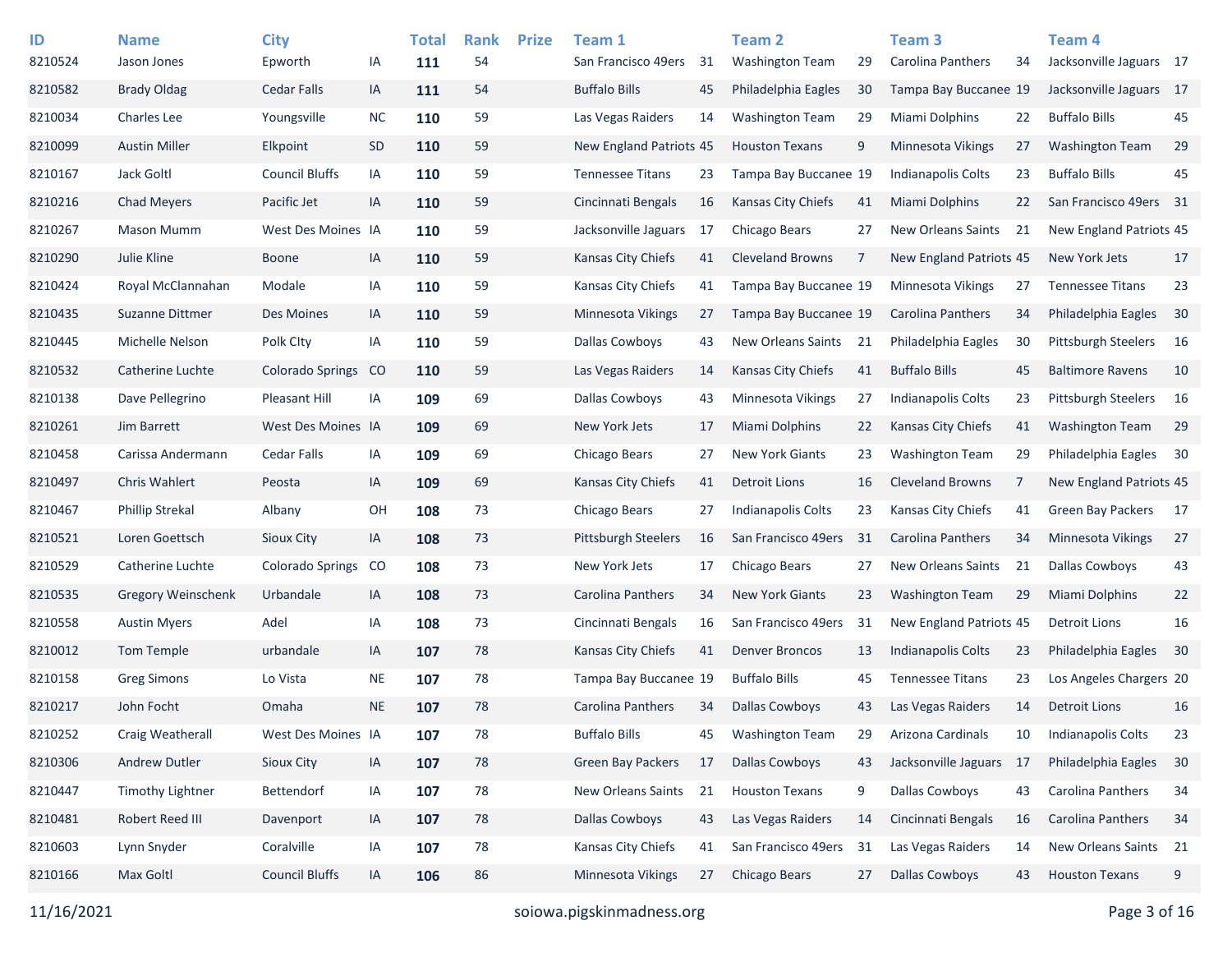| ID<br>8210013 | <b>Name</b><br><b>Michael Moore</b> | <b>City</b><br>West Des Moines IA |           | <b>Total</b><br>105 | <b>Rank</b><br>87 | <b>Prize</b> | Team 1<br><b>Indianapolis Colts</b> | 23          | <b>Team 2</b><br><b>New York Giants</b> | 23 | <b>Team 3</b><br>Philadelphia Eagles | 30  | Team 4<br><b>Washington Team</b> | 29 |
|---------------|-------------------------------------|-----------------------------------|-----------|---------------------|-------------------|--------------|-------------------------------------|-------------|-----------------------------------------|----|--------------------------------------|-----|----------------------------------|----|
| 8210024       | Eva Ames                            | Altoona                           | IA        | 105                 | 87                |              | New Orleans Saints                  | 21          | <b>Miami Dolphins</b>                   | 22 | <b>Buffalo Bills</b>                 | 45  | Jacksonville Jaguars 17          |    |
| 8210032       | Jeff Klocko                         | Norwalk                           | IA        | 105                 | 87                |              | Minnesota Vikings                   | 27          | New England Patriots 45                 |    | <b>Baltimore Ravens</b>              | 10  | <b>New York Giants</b>           | 23 |
| 8210048       | Jayson Spurr                        | Norwalk                           | IA        | 105                 | 87                |              | <b>Pittsburgh Steelers</b>          | 16          | Chicago Bears                           | 27 | Jacksonville Jaguars                 | -17 | <b>Buffalo Bills</b>             | 45 |
| 8210331       | Carmie Hotchkiss                    | Sioux City                        | IA        | 105                 | 87                |              | <b>New York Giants</b>              | 23          | San Francisco 49ers                     | 31 | Kansas City Chiefs                   | 41  | Arizona Cardinals                | 10 |
| 8210349       | <b>Becky Scherbring</b>             | Ankeny                            | IA        | 105                 | 87                |              | Indianapolis Colts                  | 23          | Jacksonville Jaguars 17                 |    | <b>Dallas Cowboys</b>                | 43  | Miami Dolphins                   | 22 |
| 8210503       | Jessica Goerge                      | Dubuque                           | IA        | 105                 | 87                |              | Dallas Cowboys                      | 43          | <b>New York Giants</b>                  | 23 | <b>Pittsburgh Steelers</b>           | 16  | <b>Indianapolis Colts</b>        | 23 |
| 8210409       | <b>Michael Gittings</b>             | Lomax                             | IL.       | 104                 | 94                |              | Las Vegas Raiders                   | 14          | Los Angeles Chargers 20                 |    | <b>Kansas City Chiefs</b>            | 41  | <b>Washington Team</b>           | 29 |
| 8210450       | James Strekal                       | Lowgap                            | <b>NC</b> | 104                 | 94                |              | <b>Indianapolis Colts</b>           | 23          | <b>Denver Broncos</b>                   | 13 | <b>New York Giants</b>               | 23  | New England Patriots 45          |    |
| 8210460       | Amanda Sipple                       | Omaha                             | <b>NE</b> | 104                 | 94                |              | Tampa Bay Buccanee 19               |             | <b>Kansas City Chiefs</b>               | 41 | <b>Carolina Panthers</b>             | 34  | Los Angeles Rams                 | 10 |
| 8210494       | Chris Wahlert                       | Peosta                            | IA        | 104                 | 94                |              | <b>New Orleans Saints</b>           | 21          | Carolina Panthers                       | 34 | Chicago Bears                        | 27  | Miami Dolphins                   | 22 |
| 8210533       | Catherine Luchte                    | <b>Colorado Springs</b>           | CO        | 104                 | 94                |              | <b>Dallas Cowboys</b>               | 43          | San Francisco 49ers                     | 31 | New York Jets                        | 17  | <b>Denver Broncos</b>            | 13 |
| 8210541       | Raymond Strekal                     | PERRY                             | IA        | 104                 | 94                |              | Philadelphia Eagles                 | 30          | <b>Denver Broncos</b>                   | 13 | New England Patriots 45              |     | <b>Detroit Lions</b>             | 16 |
| 8210033       | <b>Charles Lee</b>                  | Youngsville                       | <b>NC</b> | 103                 | 100               |              | <b>Washington Team</b>              | 29          | Cincinnati Bengals                      | 16 | Jacksonville Jaguars 17              |     | Kansas City Chiefs               | 41 |
| 8210275       | <b>Blake Leonard</b>                | Stuart                            | IA        | 103                 | 100               |              | San Francisco 49ers                 | 31          | <b>Kansas City Chiefs</b>               | 41 | Arizona Cardinals                    | 10  | New Orleans Saints               | 21 |
| 8210312       | Alicia Sanders Jr                   | Lawton                            | IA        | 103                 | 100               |              | Seattle Seahawks                    | $\mathbf 0$ | <b>Buffalo Bills</b>                    | 45 | Kansas City Chiefs                   | 41  | New York Jets                    | 17 |
| 8210407       | <b>Stephanie Campbell</b>           | <b>Chagrin Falls</b>              | OH        | 103                 | 100               |              | <b>Baltimore Ravens</b>             | 10          | Tampa Bay Buccanee 19                   |    | San Francisco 49ers                  | 31  | <b>Dallas Cowboys</b>            | 43 |
| 8210476       | Marcus Barkema                      | Goodell                           | IA        | 103                 | 100               |              | <b>Pittsburgh Steelers</b>          | 16          | <b>Dallas Cowboys</b>                   | 43 | <b>Minnesota Vikings</b>             | 27  | New York Jets                    | 17 |
| 8210539       | <b>Anthony Hergott</b>              | Columbus                          | <b>NE</b> | 103                 | 100               |              | <b>Dallas Cowboys</b>               | 43          | Minnesota Vikings                       | 27 | Indianapolis Colts                   | 23  | Los Angeles Rams                 | 10 |
| 8210561       | <b>Chris Simmons</b>                | Fort Dodge                        | IA        | 103                 | 100               |              | Kansas City Chiefs                  | 41          | <b>Dallas Cowboys</b>                   | 43 | <b>Houston Texans</b>                | 9   | Arizona Cardinals                | 10 |
| 8210086       | Angie Vanwestan                     | <b>Story City</b>                 | IA        | 102                 | 107               |              | Arizona Cardinals                   | 10          | San Francisco 49ers                     | 31 | Cincinnati Bengals                   | 16  | <b>Buffalo Bills</b>             | 45 |
| 8210118       | Jeana Davis                         | Sioux City                        | <b>NE</b> | 102                 | 107               |              | <b>Pittsburgh Steelers</b>          | 16          | Minnesota Vikings                       | 27 | <b>Detroit Lions</b>                 | 16  | <b>Dallas Cowboys</b>            | 43 |
| 8210175       | Greg Schultz                        | Glenwood                          | IA        | 102                 | 107               |              | New York Jets                       | 17          | <b>Washington Team</b>                  | 29 | <b>Dallas Cowboys</b>                | 43  | <b>Denver Broncos</b>            | 13 |
| 8210289       | <b>Mark Miller</b>                  | Ames                              | IA        | 102                 | 107               |              | Cincinnati Bengals                  | 16          | Chicago Bears                           | 27 | <b>Detroit Lions</b>                 | 16  | <b>Dallas Cowboys</b>            | 43 |
| 8210431       | John Santone                        | Painesville                       | OH        | 102                 | 107               |              | New Orleans Saints                  | 21          | <b>Indianapolis Colts</b>               | 23 | <b>Denver Broncos</b>                | 13  | <b>Buffalo Bills</b>             | 45 |
| 8210462       | John Oler                           | ANKENY                            | IA        | 102                 | 107               |              | Los Angeles Chargers 20             |             | Arizona Cardinals                       | 10 | Kansas City Chiefs                   | 41  | San Francisco 49ers 31           |    |
| 8210466       | Phillip Strekal                     | Albany                            | OH        | 102                 | 107               |              | Dallas Cowboys                      | 43          | Arizona Cardinals                       | 10 | Los Angeles Chargers 20              |     | <b>Washington Team</b>           | 29 |
| 8210570       | Jean Wulf                           | Davenport                         | IA        | 102                 | 107               |              | <b>Washington Team</b>              | 29          | Minnesota Vikings                       | 27 | Atlanta Falcons                      | 3   | <b>Dallas Cowboys</b>            | 43 |
| 8210592       | Lori Kaup                           | Boone                             | IA        | 102                 | 107               |              | Los Angeles Chargers 20             |             | <b>Dallas Cowboys</b>                   | 43 | <b>Washington Team</b>               | 29  | Los Angeles Rams                 | 10 |
| 8210097       | Dennis Alioth                       | Sioux City                        | IA        | 101                 | 116               |              | Los Angeles Chargers 20             |             | Kansas City Chiefs                      | 41 | <b>Houston Texans</b>                | 9   | San Francisco 49ers 31           |    |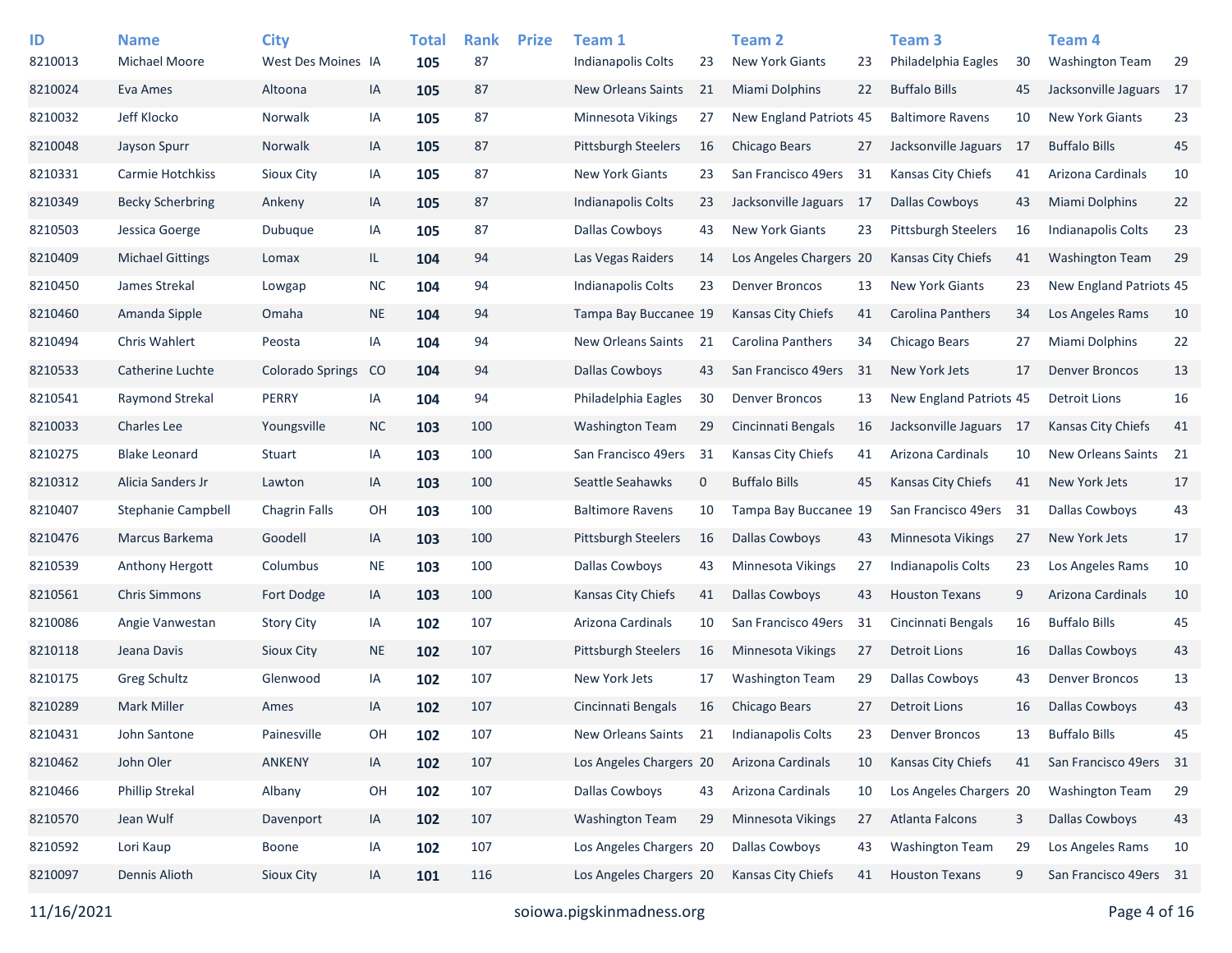| ID      | <b>Name</b>           | <b>City</b>           |           | <b>Total</b> | <b>Rank</b> | <b>Prize</b> | Team 1                   |    | <b>Team 2</b>              |                | Team <sub>3</sub>        |      | Team 4                     |    |
|---------|-----------------------|-----------------------|-----------|--------------|-------------|--------------|--------------------------|----|----------------------------|----------------|--------------------------|------|----------------------------|----|
| 8210226 | Melanie Devine        | Des Moines            | ΙA        | 101          | 116         |              | <b>Denver Broncos</b>    | 13 | New England Patriots 45    |                | <b>Minnesota Vikings</b> | 27   | <b>Pittsburgh Steelers</b> | 16 |
| 8210360 | Kathleen Rasmussen    | Sioux City            | IA        | 101          | 116         |              | Pittsburgh Steelers      | 16 | <b>Tennessee Titans</b>    | 23             | New York Jets            | 17   | <b>Buffalo Bills</b>       | 45 |
| 8210089 | Barb Randolph         | Gilbert               | IA        | 100          | 119         |              | Dallas Cowboys           | 43 | <b>Baltimore Ravens</b>    | 10             | Philadelphia Eagles      | 30   | Jacksonville Jaguars 17    |    |
| 8210101 | Jessica Noll          | Akron                 | IA        | 100          | 119         |              | Philadelphia Eagles      | 30 | <b>Pittsburgh Steelers</b> | 16             | San Francisco 49ers      | 31   | <b>Tennessee Titans</b>    | 23 |
| 8210108 | Deb Heath             | <b>Sioux City</b>     | IA        | 100          | 119         |              | <b>Houston Texans</b>    | 9  | <b>Buffalo Bills</b>       | 45             | <b>Washington Team</b>   | 29   | New York Jets              | 17 |
| 8210163 | Lori Havck            | Omaha                 | <b>NE</b> | 100          | 119         |              | Carolina Panthers        | 34 | <b>Cleveland Browns</b>    | $\overline{7}$ | Philadelphia Eagles      | 30   | <b>Washington Team</b>     | 29 |
| 8210269 | Jody Hayes            | West Des Moines IA    |           | 100          | 119         |              | New England Patriots 45  |    | New York Jets              | 17             | <b>Cleveland Browns</b>  | 7    | San Francisco 49ers 31     |    |
| 8210327 | Doug Tilson           | Plattsmouth           | <b>NE</b> | 100          | 119         |              | Los Angeles Chargers 20  |    | <b>Dallas Cowboys</b>      | 43             | <b>Baltimore Ravens</b>  | 10   | <b>Chicago Bears</b>       | 27 |
| 8210440 | <b>Thomas Berger</b>  | Epworth               | ΙA        | 100          | 119         |              | Tampa Bay Buccanee 19    |    | <b>Green Bay Packers</b>   | 17             | Indianapolis Colts       | 23   | Kansas City Chiefs         | 41 |
| 8210543 | <b>Elizabeth Beck</b> | Ames                  | IA        | 100          | 119         |              | Tampa Bay Buccanee 19    |    | New York Jets              | 17             | Kansas City Chiefs       | 41   | <b>Tennessee Titans</b>    | 23 |
| 8210548 | Kenneth Hanson        | Ankeny                | IA        | 100          | 119         |              | Las Vegas Raiders        | 14 | <b>New Orleans Saints</b>  | 21             | <b>Dallas Cowboys</b>    | 43   | Miami Dolphins             | 22 |
| 8210581 | Reinhard Boeschen     | Waterloo              | IA        | 100          | 119         |              | Chicago Bears            | 27 | <b>Houston Texans</b>      | 9              | Tampa Bay Buccanee 19    |      | <b>Buffalo Bills</b>       | 45 |
| 8210199 | Jean Hern             | <b>Council Bluffs</b> | ΙA        | 99           | 129         |              | New York Jets            | 17 | Los Angeles Rams           | 10             | New England Patriots 45  |      | Chicago Bears              | 27 |
| 8210237 | J. Jacquin            | <b>Bondurant</b>      | IA        | 99           | 129         |              | <b>Houston Texans</b>    | 9  | <b>Dallas Cowboys</b>      | 43             | San Francisco 49ers      | - 31 | <b>Pittsburgh Steelers</b> | 16 |
| 8210265 | Ryan Purdy            | Van Meter             | IA        | 99           | 129         |              | <b>Denver Broncos</b>    | 13 | New England Patriots 45    |                | <b>Miami Dolphins</b>    | 22   | Tampa Bay Buccanee 19      |    |
| 8210310 | Jim Clark             | Sioux City            | IA        | 99           | 129         |              | New England Patriots 45  |    | Chicago Bears              | 27             | Green Bay Packers        | 17   | <b>Baltimore Ravens</b>    | 10 |
| 8210324 | <b>Brad Echter</b>    | Sgt. Bluffs           | ΙA        | 99           | 129         |              | New York Jets            | 17 | <b>Green Bay Packers</b>   | 17             | Miami Dolphins           | 22   | <b>Dallas Cowboys</b>      | 43 |
| 8210501 | <b>Cher Towey</b>     | Waukee                | IA        | 99           | 129         |              | Indianapolis Colts       | 23 | <b>Dallas Cowboys</b>      | 43             | Cincinnati Bengals       | 16   | <b>Green Bay Packers</b>   | 17 |
| 8210223 | James Grimes          | Altoona               | ΙA        | 98           | 135         |              | <b>Green Bay Packers</b> | 17 | Kansas City Chiefs         | 41             | New York Jets            | 17   | Indianapolis Colts         | 23 |
| 8210253 | Craig Weatherall      | West Des Moines IA    |           | 98           | 135         |              | <b>Dallas Cowboys</b>    | 43 | Las Vegas Raiders          | 14             | Los Angeles Chargers 20  |      | New Orleans Saints 21      |    |
| 8210321 | <b>Brooke Davies</b>  | <b>Sioux City</b>     | IA        | 98           | 135         |              | Chicago Bears            | 27 | Kansas City Chiefs         | 41             | Los Angeles Rams         | 10   | Los Angeles Chargers 20    |    |
| 8210474 | Marcus Barkema        | Goodell               | IA        | 98           | 135         |              | Philadelphia Eagles      | 30 | Los Angeles Chargers 20    |                | <b>Minnesota Vikings</b> | 27   | New Orleans Saints 21      |    |
| 8210519 | Heidi Komes           | <b>Union Center</b>   | ΙA        | 98           | 135         |              | Los Angeles Chargers 20  |    | Tampa Bay Buccanee 19      |                | Dallas Cowboys           | 43   | Cincinnati Bengals         | 16 |
| 8210038 | <b>Troy Vroegh</b>    | <b>Norwalk</b>        | IA        | 97           | 140         |              | Los Angeles Rams         | 10 | Jacksonville Jaguars 17    |                | Kansas City Chiefs       | 41   | Washington Team            | 29 |
| 8210174 | <b>Troy Cross</b>     | <b>Council Bluffs</b> | ΙA        | 97           | 140         |              | Jacksonville Jaguars     | 17 | <b>Dallas Cowboys</b>      | 43             | New Orleans Saints       | 21   | Cincinnati Bengals         | 16 |
| 8210206 | Tom Weddem            | Glendwood             | IA        | 97           | 140         |              | Las Vegas Raiders        | 14 | <b>Cleveland Browns</b>    | 7              | San Francisco 49ers 31   |      | <b>Buffalo Bills</b>       | 45 |
| 8210224 | James Grimes          | Altoona               | IA        | 97           | 140         |              | Chicago Bears            | 27 | Kansas City Chiefs         | 41             | <b>Houston Texans</b>    | 9    | Los Angeles Chargers 20    |    |
| 8210302 | Marc Hein             | Sioux City            | IA        | 97           | 140         |              | Carolina Panthers        | 34 | Los Angeles Chargers 20    |                | Chicago Bears            | 27   | Cincinnati Bengals         | 16 |
| 8210421 | Royal McClannahan     | Modale                | IA        | 97           | 140         |              | Philadelphia Eagles      | 30 | Carolina Panthers          | 34             | <b>Green Bay Packers</b> | 17   | <b>Detroit Lions</b>       | 16 |
| 8210451 | James Strekal         | Lowgap                | $NC$      | 97           | 140         |              | <b>Dallas Cowboys</b>    | 43 | <b>Green Bay Packers</b>   | 17             | New Orleans Saints       | 21   | Cincinnati Bengals         | 16 |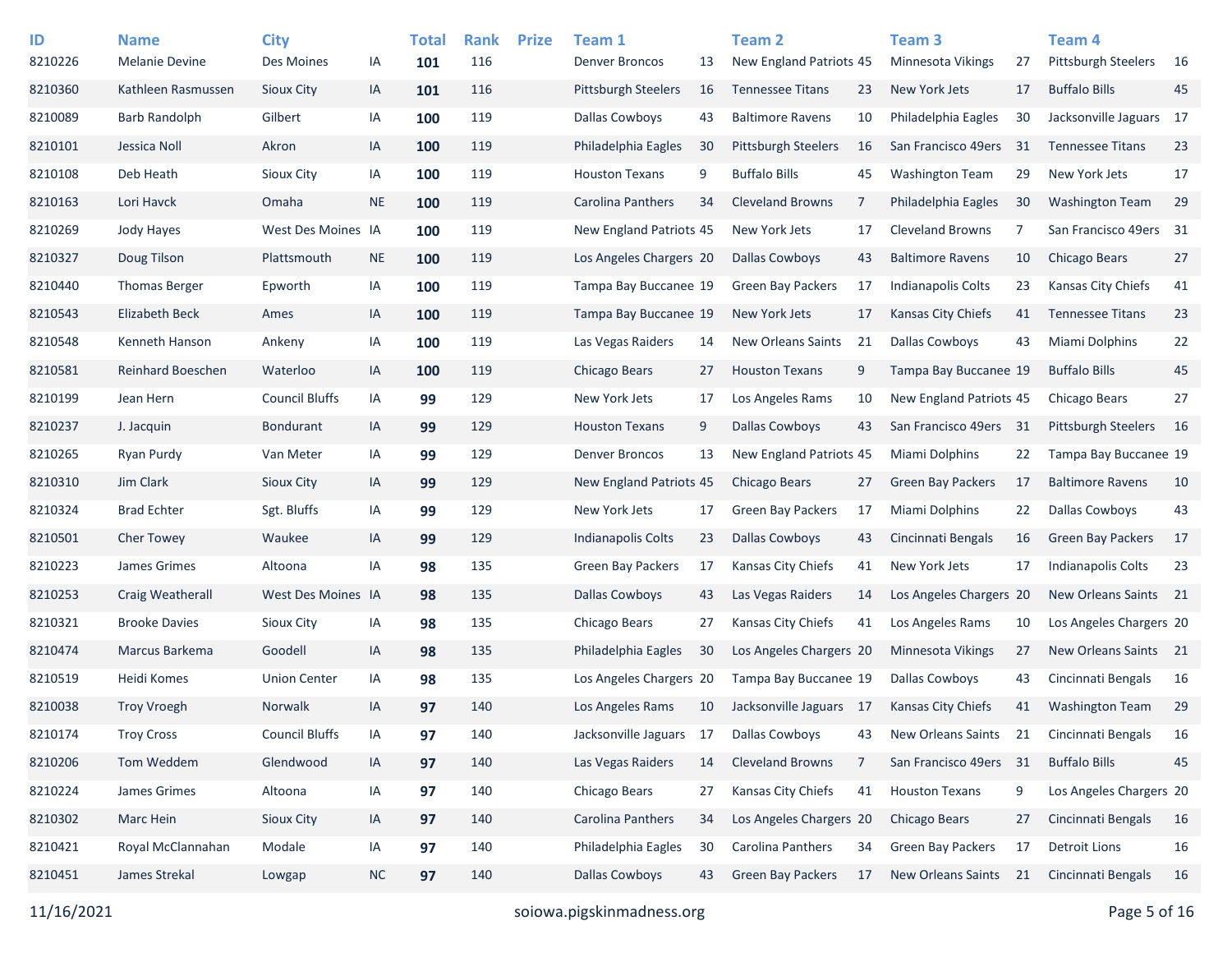| ID      | <b>Name</b>               | <b>City</b>           |           | <b>Total</b> | <b>Rank</b> | <b>Prize</b> | Team 1                    |                | <b>Team 2</b>              |    | Team 3                     |     | <b>Team 4</b>             |      |
|---------|---------------------------|-----------------------|-----------|--------------|-------------|--------------|---------------------------|----------------|----------------------------|----|----------------------------|-----|---------------------------|------|
| 8210452 | James Strekal             | Lowgap                | <b>NC</b> | 97           | 140         |              | Indianapolis Colts        | 23             | Los Angeles Chargers 20    |    | Chicago Bears              | 27  | <b>Minnesota Vikings</b>  | 27   |
| 8210345 | Jo Ellen Shonkwiler       | Estherville           | IA        | 96           | 148         |              | <b>Buffalo Bills</b>      | 45             | Seattle Seahawks           | 0  | San Francisco 49ers        | -31 | Los Angeles Chargers 20   |      |
| 8210428 | <b>Timothy Lynch</b>      | <b>JOHNSTON</b>       | IA        | 96           | 148         |              | <b>Green Bay Packers</b>  | 17             | San Francisco 49ers        | 31 | New Orleans Saints         | 21  | Minnesota Vikings         | 27   |
| 8210430 | Paul Barnett              | Higginson             | <b>AR</b> | 96           | 148         |              | New England Patriots 45   |                | Cincinnati Bengals         | 16 | Tampa Bay Buccanee 19      |     | <b>Detroit Lions</b>      | 16   |
| 8210542 | Steven Cole               | Altoona               | IA        | 96           | 148         |              | Dallas Cowboys            | 43             | Carolina Panthers          | 34 | Arizona Cardinals          | 10  | <b>Houston Texans</b>     | 9    |
| 8210164 | <b>Terri Fuxa</b>         | Omaha                 | <b>NE</b> | 95           | 152         |              | San Francisco 49ers       | 31             | Carolina Panthers          | 34 | <b>Pittsburgh Steelers</b> | 16  | Las Vegas Raiders         | 14   |
| 8210441 | <b>Curtis Hollebrands</b> | Clive                 | IA        | 95           | 152         |              | Jacksonville Jaguars      | 17             | Cincinnati Bengals         | 16 | New York Jets              | 17  | <b>Buffalo Bills</b>      | 45   |
| 8210448 | <b>Bruce Barnett</b>      | Waterloo              | IA        | 95           | 152         |              | Atlanta Falcons           | 3              | Cincinnati Bengals         | 16 | <b>Buffalo Bills</b>       | 45  | San Francisco 49ers       | - 31 |
| 8210545 | Joseph Owens              | Altoona               | IA        | 95           | 152         |              | <b>New York Giants</b>    | 23             | <b>Washington Team</b>     | 29 | <b>Dallas Cowboys</b>      | 43  | Seattle Seahawks          | 0    |
| 8210550 | Jolene Dixon              | Moville               | IA        | 95           | 152         |              | <b>Houston Texans</b>     | 9              | <b>Pittsburgh Steelers</b> | 16 | <b>Washington Team</b>     | 29  | <b>Kansas City Chiefs</b> | 41   |
| 8210580 | <b>Reinhard Boeschen</b>  | Waterloo              | IA        | 95           | 152         |              | Kansas City Chiefs        | 41             | Las Vegas Raiders          | 14 | <b>Denver Broncos</b>      | 13  | <b>Minnesota Vikings</b>  | 27   |
| 8210594 | <b>Richard Fitch</b>      | Ames                  | IA        | 95           | 152         |              | San Francisco 49ers       | 31             | Arizona Cardinals          | 10 | <b>Houston Texans</b>      | 9   | <b>Buffalo Bills</b>      | 45   |
| 8210011 | Tom Woods                 | Urbandale             | IA        | 94           | 159         |              | <b>Green Bay Packers</b>  | 17             | <b>Washington Team</b>     | 29 | <b>New Orleans Saints</b>  | 21  | Chicago Bears             | 27   |
| 8210148 | Melinda Goltl             | <b>Council Bluffs</b> | IA        | 94           | 159         |              | Pittsburgh Steelers       | 16             | <b>New York Giants</b>     | 23 | Los Angeles Rams           | 10  | New England Patriots 45   |      |
| 8210490 | <b>Bob Shoultz</b>        | Sioux City            | IA        | 94           | 159         |              | Miami Dolphins            | 22             | New England Patriots 45    |    | Arizona Cardinals          | 10  | New York Jets             | 17   |
| 8210527 | <b>Beth Burnett</b>       | Horseshoe Bend        | AR        | 94           | 159         |              | <b>Houston Texans</b>     | 9              | New York Jets              | 17 | Minnesota Vikings          | 27  | <b>Kansas City Chiefs</b> | 41   |
| 8210571 | Scott Moore               | Missouri Valley       | IA        | 94           | 159         |              | Atlanta Falcons           | 3              | <b>Tennessee Titans</b>    | 23 | <b>Buffalo Bills</b>       | 45  | <b>Indianapolis Colts</b> | 23   |
| 8210098 | Shannon Larson            | Sioux City            | IA        | 93           | 164         |              | <b>Tennessee Titans</b>   | 23             | Philadelphia Eagles        | 30 | <b>Green Bay Packers</b>   | 17  | <b>New York Giants</b>    | 23   |
| 8210168 | Joe Goltl                 | <b>Council Bluffs</b> | IA        | 93           | 164         |              | Jacksonville Jaguars      | 17             | Kansas City Chiefs         | 41 | <b>Pittsburgh Steelers</b> | 16  | Tampa Bay Buccanee 19     |      |
| 8210272 | Jon Kaufman               | West Des Moines IA    |           | 93           | 164         |              | <b>Dallas Cowboys</b>     | 43             | Los Angeles Chargers 20    |    | New York Jets              | 17  | <b>Denver Broncos</b>     | 13   |
| 8210274 | <b>Matt Granzow</b>       | West Des Moines IA    |           | 93           | 164         |              | Jacksonville Jaguars      | 17             | Philadelphia Eagles        | 30 | Indianapolis Colts         | 23  | <b>Tennessee Titans</b>   | 23   |
| 8210339 | <b>James Bares</b>        | <b>Sturgis</b>        | <b>SD</b> | 93           | 164         |              | <b>Buffalo Bills</b>      | 45             | <b>New Orleans Saints</b>  | 21 | Los Angeles Rams           | 10  | Jacksonville Jaguars 17   |      |
| 8210426 | Timothy Lynch             | <b>JOHNSTON</b>       | IA        | 93           | 164         |              | Cincinnati Bengals        | 16             | <b>Pittsburgh Steelers</b> | 16 | Philadelphia Eagles        | 30  | San Francisco 49ers 31    |      |
| 8210179 | <b>Andrew Simonsen</b>    | Underwood             | IA        | 92           | 170         |              | <b>Cleveland Browns</b>   | $\overline{7}$ | <b>New York Jets</b>       | 17 | Indianapolis Colts         | 23  | <b>Buffalo Bills</b>      | 45   |
| 8210258 | <b>Conner McCuen</b>      | West Des Moines IA    |           | 92           | 170         |              | Jacksonville Jaguars      | 17             | Pittsburgh Steelers        | 16 | <b>Detroit Lions</b>       | 16  | <b>Dallas Cowboys</b>     | 43   |
| 8210300 | David Peterson            | Ames                  | IA        | 92           | 170         |              | Las Vegas Raiders         | 14             | <b>Tennessee Titans</b>    | 23 | <b>Buffalo Bills</b>       | 45  | Los Angeles Rams          | 10   |
| 8210325 | <b>Brad Bollinger</b>     | Sioux City            | IA        | 92           | 170         |              | <b>Baltimore Ravens</b>   | 10             | Carolina Panthers          | 34 | <b>Buffalo Bills</b>       | 45  | Atlanta Falcons           | 3    |
| 8210404 | <b>Stephanie Campbell</b> | <b>Chagrin Falls</b>  | OH        | 92           | 170         |              | <b>Dallas Cowboys</b>     | 43             | Pittsburgh Steelers        | 16 | <b>Baltimore Ravens</b>    | 10  | New York Giants           | 23   |
| 8210478 | Marcus Barkema            | Goodell               | IA        | 92           | 170         |              | <b>Indianapolis Colts</b> | 23             | Chicago Bears              | 27 | Miami Dolphins             | 22  | Los Angeles Chargers 20   |      |
| 8210567 | Lisa Schumacher           | Cedar Rapids          | IA        | 92           | 170         |              | Cincinnati Bengals        | 16             | New Orleans Saints         | 21 | <b>Buffalo Bills</b>       | 45  | Los Angeles Rams          | 10   |
|         |                           |                       |           |              |             |              |                           |                |                            |    |                            |     |                           |      |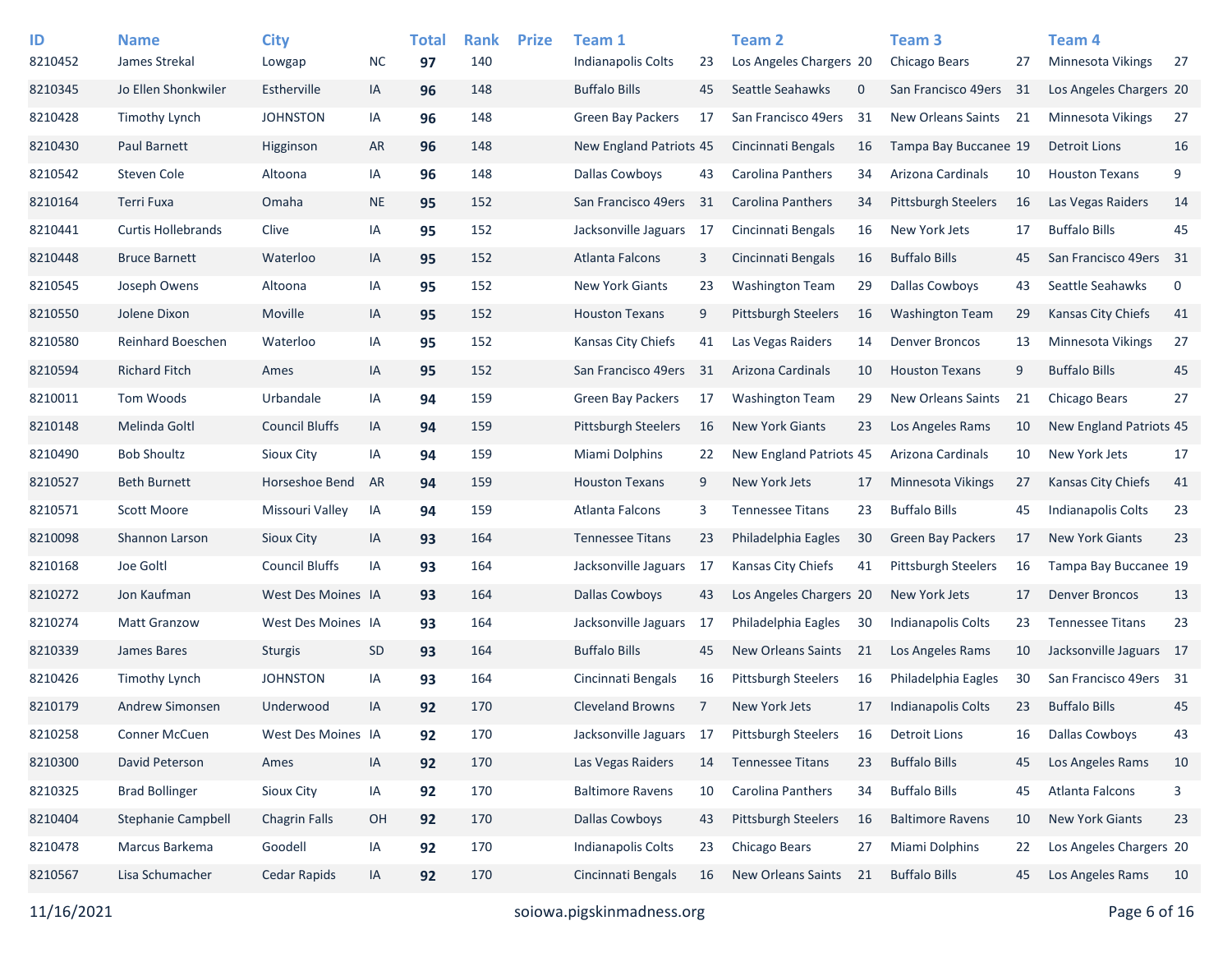| ID<br>8210601 | <b>Name</b><br>Maureen Rozen | <b>City</b><br>Robins | IA        | <b>Total</b><br>92 | <b>Rank</b><br>170 | <b>Prize</b> | Team 1<br>Las Vegas Raiders | 14          | Team <sub>2</sub><br><b>Kansas City Chiefs</b> | 41           | Team 3<br><b>Minnesota Vikings</b> | 27          | Team <sub>4</sub><br>Los Angeles Rams | 10 |
|---------------|------------------------------|-----------------------|-----------|--------------------|--------------------|--------------|-----------------------------|-------------|------------------------------------------------|--------------|------------------------------------|-------------|---------------------------------------|----|
| 8210021       | Ron Spurr                    | Creston               | IA        | 91                 | 178                |              | Arizona Cardinals           | 10          | <b>Kansas City Chiefs</b>                      | 41           | <b>New York Giants</b>             | 23          | <b>Green Bay Packers</b>              | 17 |
| 8210023       | <b>Greg Shawler</b>          | Creston               | IA        | 91                 | 178                |              | New England Patriots 45     |             | Atlanta Falcons                                | 3            | <b>New York Giants</b>             | 23          | Los Angeles Chargers 20               |    |
| 8210129       | Kara Lagunas                 | <b>Grand Prairie</b>  | <b>TX</b> | 91                 | 178                |              | Minnesota Vikings           | 27          | Tampa Bay Buccanee 19                          |              | <b>Tennessee Titans</b>            | 23          | Miami Dolphins                        | 22 |
| 8210318       | <b>Dylan Grimsley</b>        | Sioux Clty            | IA        | 91                 | 178                |              | Jacksonville Jaguars        | 17          | <b>Green Bay Packers</b>                       | 17           | <b>Indianapolis Colts</b>          | 23          | Carolina Panthers                     | 34 |
| 8210329       | Clatyon Fierstad             | Lytton                | IA        | 91                 | 178                |              | <b>Indianapolis Colts</b>   | 23          | Seattle Seahawks                               | $\mathbf 0$  | <b>Buffalo Bills</b>               | 45          | <b>Tennessee Titans</b>               | 23 |
| 8210406       | <b>Stephanie Campbell</b>    | <b>Chagrin Falls</b>  | OH        | 91                 | 178                |              | Philadelphia Eagles         | 30          | Atlanta Falcons                                | 3            | San Francisco 49ers                | 31          | <b>Chicago Bears</b>                  | 27 |
| 8210219       | <b>Chrissy Hite</b>          | <b>Council Bluffs</b> | IA        | 90                 | 184                |              | <b>Tennessee Titans</b>     | 23          | Carolina Panthers                              | 34           | <b>Pittsburgh Steelers</b>         | 16          | Jacksonville Jaguars 17               |    |
| 8210220       | Wendy Hite                   | <b>Council Bluffs</b> | IA        | 90                 | 184                |              | Chicago Bears               | 27          | Minnesota Vikings                              | 27           | <b>Detroit Lions</b>               | 16          | Los Angeles Chargers 20               |    |
| 8210334       | Carmie Hotchkiss             | <b>Sioux City</b>     | IA        | 90                 | 184                |              | <b>Denver Broncos</b>       | 13          | Tampa Bay Buccanee 19                          |              | San Francisco 49ers                | 31          | <b>Chicago Bears</b>                  | 27 |
| 8210432       | John Santone                 | Painesville           | OH        | 90                 | 184                |              | Minnesota Vikings           | 27          | Carolina Panthers                              | 34           | Los Angeles Rams                   | 10          | Tampa Bay Buccanee 19                 |    |
| 8210489       | <b>Bob Shoultz</b>           | <b>Sioux City</b>     | IA        | 90                 | 184                |              | San Francisco 49ers         | 31          | <b>Miami Dolphins</b>                          | 22           | <b>Green Bay Packers</b>           | 17          | Los Angeles Chargers 20               |    |
| 8210514       | <b>Freddie Deeds</b>         | Williamsburg          | IA        | 90                 | 184                |              | Carolina Panthers           | 34          | <b>Tennessee Titans</b>                        | 23           | <b>New York Giants</b>             | 23          | <b>Baltimore Ravens</b>               | 10 |
| 8210560       | <b>Chris Simmons</b>         | Fort Dodge            | IA        | 90                 | 184                |              | <b>Tennessee Titans</b>     | 23          | <b>Denver Broncos</b>                          | 13           | <b>Buffalo Bills</b>               | 45          | <b>Houston Texans</b>                 | 9  |
| 8210583       | <b>Brady Oldag</b>           | <b>Cedar Falls</b>    | IA        | 90                 | 184                |              | San Francisco 49ers         | 31          | Minnesota Vikings                              | 27           | Cincinnati Bengals                 | 16          | <b>Detroit Lions</b>                  | 16 |
| 8210022       | <b>Rick Spurr</b>            | Atlantic              | IA        | 89                 | 192                |              | Seattle Seahawks            | $\mathbf 0$ | <b>Tennessee Titans</b>                        | 23           | <b>New Orleans Saints</b>          | 21          | <b>Buffalo Bills</b>                  | 45 |
| 8210197       | Dawn Brockman                | Carson                | IA        | 89                 | 192                |              | <b>Denver Broncos</b>       | 13          | <b>Indianapolis Colts</b>                      | 23           | Dallas Cowboys                     | 43          | Los Angeles Rams                      | 10 |
| 8210221       | James Grimes                 | Altoona               | IA        | 89                 | 192                |              | Las Vegas Raiders           | 14          | San Francisco 49ers                            | 31           | Chicago Bears                      | 27          | Jacksonville Jaguars 17               |    |
| 8210335       | Judi Eyles                   | Ames                  | IA        | 89                 | 192                |              | Minnesota Vikings           | 27          | San Francisco 49ers                            | 31           | New Orleans Saints                 | 21          | <b>Baltimore Ravens</b>               | 10 |
| 8210401       | Dan Stein                    | Urbandale             | IA        | 89                 | 192                |              | Minnesota Vikings           | 27          | <b>Miami Dolphins</b>                          | 22           | Tampa Bay Buccanee 19              |             | New Orleans Saints                    | 21 |
| 8210473       | Steven Mickelson             | West Des Moines IA    |           | 89                 | 192                |              | Miami Dolphins              | 22          | San Francisco 49ers                            | 31           | Tampa Bay Buccanee 19              |             | New York Jets                         | 17 |
| 8210537       | Kelly Johnson                | <b>WALCOTT</b>        | IA        | 89                 | 192                |              | <b>Detroit Lions</b>        | 16          | Carolina Panthers                              | 34           | <b>Washington Team</b>             | 29          | Arizona Cardinals                     | 10 |
| 8210551       | Matthew Lundquist            | Clive                 | IA        | 89                 | 192                |              | Miami Dolphins              | 22          | Los Angeles Rams                               | 10           | <b>Indianapolis Colts</b>          | 23          | Carolina Panthers                     | 34 |
| 8210598       | <b>Anthony Robinson</b>      | Kansas City           | <b>MO</b> | 89                 | 192                |              | <b>Denver Broncos</b>       | 13          | Seattle Seahawks                               | $\mathbf{0}$ | San Francisco 49ers                | 31          | <b>Buffalo Bills</b>                  | 45 |
| 8210009       | <b>Steve Furtwangler</b>     | Clive                 | IA        | 88                 | 201                |              | <b>Houston Texans</b>       | 9           | Carolina Panthers                              | 34           | <b>Detroit Lions</b>               | 16          | <b>Washington Team</b>                | 29 |
| 8210104       | <b>Ethan Riley</b>           | Sioux City            | IA        | 88                 | 201                |              | <b>Washington Team</b>      | 29          | Miami Dolphins                                 | 22           | Las Vegas Raiders                  | 14          | <b>New York Giants</b>                | 23 |
| 8210152       | <b>Bob Ostronic</b>          | Omaha                 | <b>NE</b> | 88                 | 201                |              | Indianapolis Colts          | 23          | Las Vegas Raiders                              | 14           | Los Angeles Chargers 20            |             | San Francisco 49ers 31                |    |
| 8210182       | Andrew Simonsen              | Underwood             | IA        | 88                 | 201                |              | <b>Dallas Cowboys</b>       | 43          | Pittsburgh Steelers                            | 16           | Seattle Seahawks                   | $\mathbf 0$ | <b>Washington Team</b>                | 29 |
| 8210303       | Mick Lefler                  | Lawton                | IA        | 88                 | 201                |              | Philadelphia Eagles         | 30          | New Orleans Saints                             | 21           | Indianapolis Colts                 | 23          | Las Vegas Raiders                     | 14 |
| 8210320       | <b>Brian Clausen</b>         | Sioux Clty            | IA        | 88                 | 201                |              | Pittsburgh Steelers         | 16          | New York Jets                                  | 17           | Arizona Cardinals                  | 10          | New England Patriots 45               |    |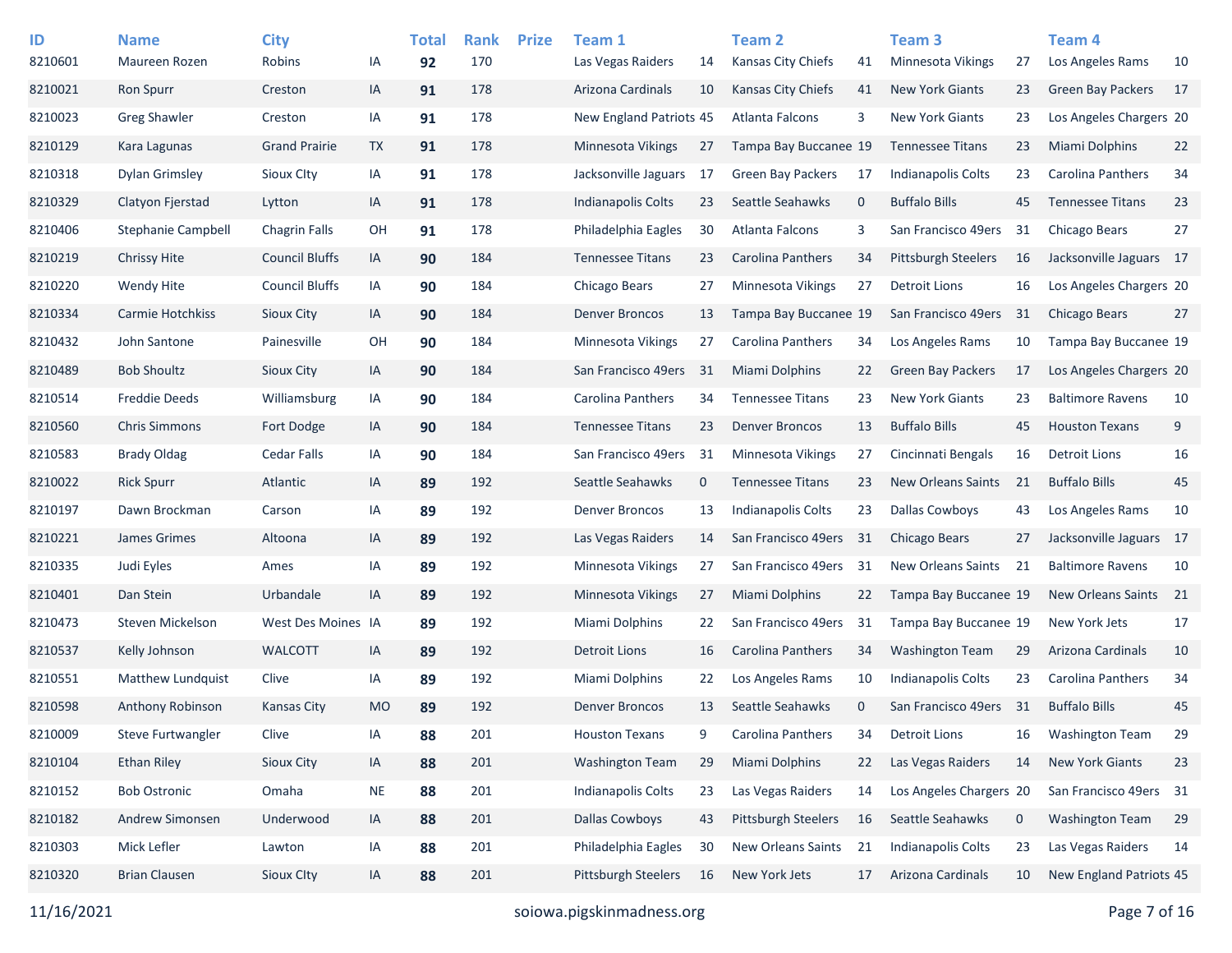| ID<br>8210461 | <b>Name</b><br>Gina McDonough | <b>City</b><br>Eddyville | IA        | <b>Total</b><br>88 | <b>Rank</b><br>201 | <b>Prize</b> | Team 1<br>Las Vegas Raiders | 14 | Team <sub>2</sub><br>Indianapolis Colts | 23 | Team <sub>3</sub><br><b>Green Bay Packers</b> | 17  | Team 4<br>Carolina Panthers | 34 |
|---------------|-------------------------------|--------------------------|-----------|--------------------|--------------------|--------------|-----------------------------|----|-----------------------------------------|----|-----------------------------------------------|-----|-----------------------------|----|
| 8210569       | Jean Wulf                     | Davenport                | IA        | 88                 | 201                |              | New York Jets               | 17 | <b>New Orleans Saints</b>               | 21 | <b>New York Giants</b>                        | 23  | <b>Minnesota Vikings</b>    | 27 |
| 8210147       | Melinda Goltl                 | <b>Council Bluffs</b>    | IA        | 87                 | 209                |              | Cincinnati Bengals          | 16 | Kansas City Chiefs                      | 41 | Las Vegas Raiders                             | 14  | <b>Detroit Lions</b>        | 16 |
| 8210266       | <b>Chris Scott</b>            | West Des Moines IA       |           | 87                 | 209                |              | <b>Pittsburgh Steelers</b>  | 16 | <b>Green Bay Packers</b>                | 17 | San Francisco 49ers                           | -31 | <b>Indianapolis Colts</b>   | 23 |
| 8210347       | Lisa Keller                   | Ankeny                   | IA        | 87                 | 209                |              | New York Giants             | 23 | <b>Washington Team</b>                  | 29 | <b>New Orleans Saints</b>                     | 21  | Las Vegas Raiders           | 14 |
| 8210491       | Rebecca Rader                 | Moville                  | IA        | 87                 | 209                |              | <b>Detroit Lions</b>        | 16 | <b>Houston Texans</b>                   | 9  | <b>Buffalo Bills</b>                          | 45  | New York Jets               | 17 |
| 8210499       | <b>Taylor Parish</b>          | Saint Charles            | IA        | 87                 | 209                |              | <b>Green Bay Packers</b>    | 17 | <b>Indianapolis Colts</b>               | 23 | Los Angeles Chargers 20                       |     | <b>Minnesota Vikings</b>    | 27 |
| 8210525       | Randall Leventhal             | Waukee                   | IA        | 87                 | 209                |              | Cincinnati Bengals          | 16 | <b>Houston Texans</b>                   | 9  | New Orleans Saints                            | 21  | <b>Kansas City Chiefs</b>   | 41 |
| 8210562       | Justin Jacobs                 | Clarksville              | IA        | 87                 | 209                |              | <b>Green Bay Packers</b>    | 17 | Los Angeles Rams                        | 10 | <b>Washington Team</b>                        | 29  | San Francisco 49ers 31      |    |
| 8210016       | John Eldred                   | West Des Moines IA       |           | 86                 | 216                |              | Los Angeles Rams            | 10 | <b>Dallas Cowboys</b>                   | 43 | <b>Baltimore Ravens</b>                       | 10  | <b>Indianapolis Colts</b>   | 23 |
| 8210031       | Jeff Klocko                   | Norwalk                  | IA        | 86                 | 216                |              | <b>Washington Team</b>      | 29 | <b>Green Bay Packers</b>                | 17 | <b>Baltimore Ravens</b>                       | 10  | Philadelphia Eagles         | 30 |
| 8210112       | Kellen Fitch                  | Sioux City               | IA        | 86                 | 216                |              | Tampa Bay Buccanee 19       |    | Green Bay Packers                       | 17 | <b>Washington Team</b>                        | 29  | <b>New Orleans Saints</b>   | 21 |
| 8210114       | Jeremy Stroman                | <b>Sioux City</b>        | IA        | 86                 | 216                |              | <b>Baltimore Ravens</b>     | 10 | <b>Dallas Cowboys</b>                   | 43 | <b>Pittsburgh Steelers</b>                    | 16  | <b>Green Bay Packers</b>    | 17 |
| 8210178       | Gerogia Goltl                 | Omaha                    | <b>NE</b> | 86                 | 216                |              | Los Angeles Rams            | 10 | Carolina Panthers                       | 34 | Indianapolis Colts                            | 23  | Tampa Bay Buccanee 19       |    |
| 8210256       | Jody Hayes                    | West Des Moines IA       |           | 86                 | 216                |              | San Francisco 49ers         | 31 | <b>Tennessee Titans</b>                 | 23 | Atlanta Falcons                               | 3   | <b>Washington Team</b>      | 29 |
| 8210337       | Judi Eyles                    | Ames                     | IA        | 86                 | 216                |              | Tampa Bay Buccanee 19       |    | <b>Dallas Cowboys</b>                   | 43 | <b>Baltimore Ravens</b>                       | 10  | Las Vegas Raiders           | 14 |
| 8210502       | Cher Towey                    | Waukee                   | IA        | 86                 | 216                |              | New Orleans Saints          | 21 | Carolina Panthers                       | 34 | <b>Green Bay Packers</b>                      | 17  | Las Vegas Raiders           | 14 |
| 8210510       | Liane Long                    | Avoca                    | IA        | 86                 | 216                |              | Chicago Bears               | 27 | Detroit Lions                           | 16 | <b>Carolina Panthers</b>                      | 34  | <b>Houston Texans</b>       | 9  |
| 8210517       | Jeri Lyn Bares                | Oskaloosa                | IA        | 86                 | 216                |              | <b>Pittsburgh Steelers</b>  | 16 | Los Angeles Rams                        | 10 | New York Jets                                 | 17  | <b>Dallas Cowboys</b>       | 43 |
| 8210538       | Kelly Johnson                 | <b>WALCOTT</b>           | IA        | 86                 | 216                |              | Los Angeles Chargers 20     |    | Philadelphia Eagles                     | 30 | <b>Denver Broncos</b>                         | 13  | <b>Indianapolis Colts</b>   | 23 |
| 8210008       | Mike Wheatcraft               | <b>Windsor Heights</b>   | IA        | 85                 | 227                |              | Atlanta Falcons             | 3  | New Orleans Saints                      | 21 | Philadelphia Eagles                           | 30  | San Francisco 49ers 31      |    |
| 8210193       | Lee Hite                      | <b>Council Bluffs</b>    | IA        | 85                 | 227                |              | New Orleans Saints          | 21 | New England Patriots 45                 |    | <b>Baltimore Ravens</b>                       | 10  | <b>Houston Texans</b>       | 9  |
| 8210292       | <b>Mark Miller</b>            | Ames                     | IA        | 85                 | 227                |              | <b>Buffalo Bills</b>        | 45 | New York Jets                           | 17 | Seattle Seahawks                              | 0   | <b>New York Giants</b>      | 23 |
| 8210313       | Amy Carlson                   | Sgt. Bluffs              | IA        | 85                 | 227                |              | <b>Miami Dolphins</b>       | 22 | Pittsburgh Steelers                     | 16 | San Francisco 49ers                           | -31 | Cincinnati Bengals          | 16 |
| 8210352       | <b>Carrie Heilig</b>          | Fremont                  | <b>NE</b> | 85                 | 227                |              | <b>Tennessee Titans</b>     | 23 | New England Patriots 45                 |    | <b>Cleveland Browns</b>                       | 7   | Arizona Cardinals           | 10 |
| 8210511       | Liane Long                    | Avoca                    | IA        | 85                 | 227                |              | <b>Pittsburgh Steelers</b>  | 16 | <b>Buffalo Bills</b>                    | 45 | Las Vegas Raiders                             | 14  | Arizona Cardinals           | 10 |
| 8210540       | Joe Uran                      | Soiux City               | IA        | 85                 | 227                |              | <b>Detroit Lions</b>        | 16 | Los Angeles Rams                        | 10 | Dallas Cowboys                                | 43  | Cincinnati Bengals          | 16 |
| 8210575       | Colleen Boyle                 | Chestnut Hill            | MA        | 85                 | 227                |              | Arizona Cardinals           | 10 | <b>Tennessee Titans</b>                 | 23 | <b>Cleveland Browns</b>                       | 7   | New England Patriots 45     |    |
| 8210084       | Kurt Kruger                   | Ames                     | IA        | 84                 | 235                |              | Arizona Cardinals           | 10 | New England Patriots 45                 |    | <b>Denver Broncos</b>                         | 13  | Cincinnati Bengals          | 16 |
| 8210145       | <b>Constance Coates</b>       | Moultonborouch NH        |           | 84                 | 235                |              | Los Angeles Chargers 20     |    | <b>Houston Texans</b>                   | 9  | <b>Buffalo Bills</b>                          | 45  | Los Angeles Rams            | 10 |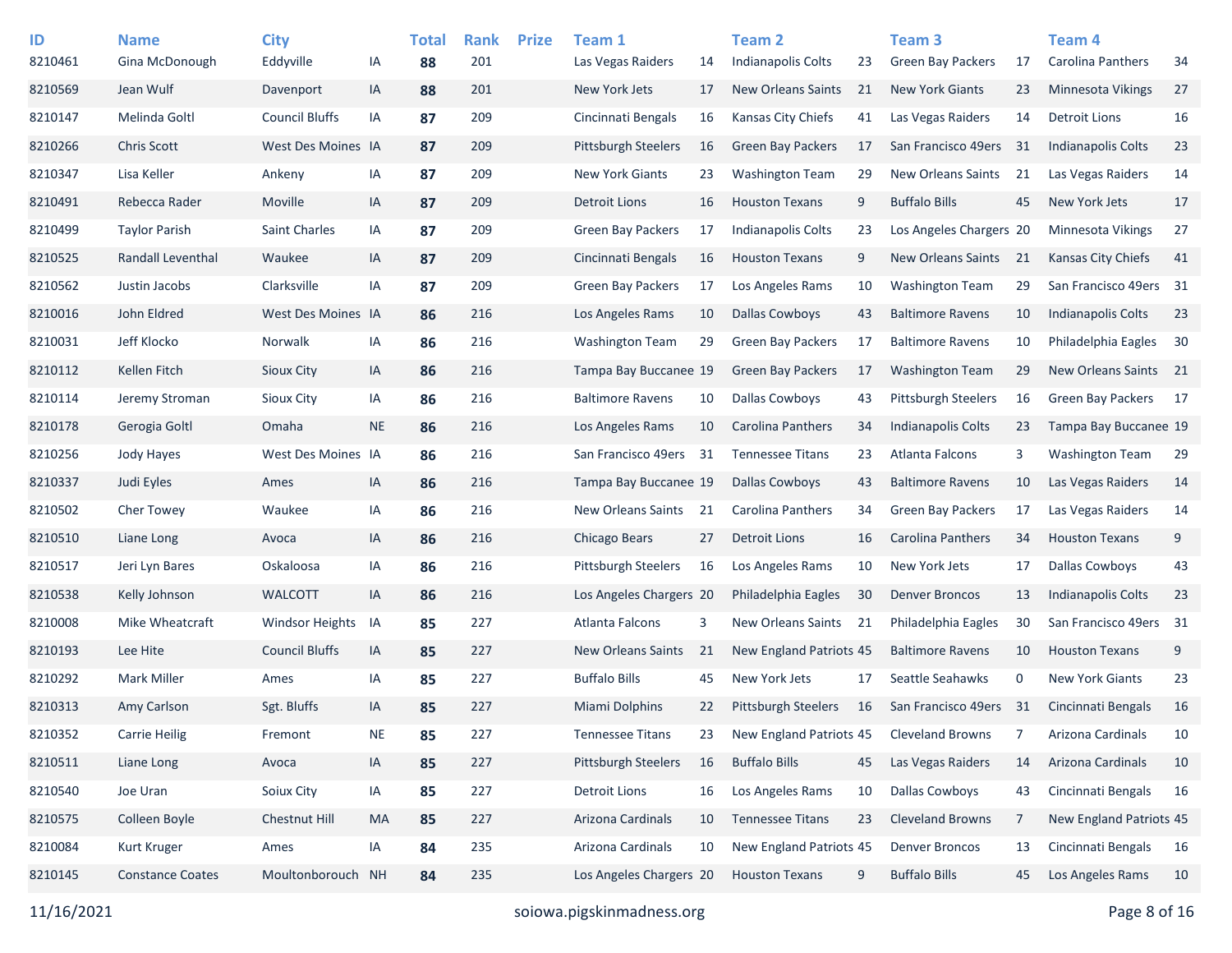| ID<br>8210416 | <b>Name</b><br>Katherine Pierce | <b>City</b><br>Des Moines | ΙA        | <b>Total</b><br>84 | <b>Rank</b><br>235 | <b>Prize</b> | Team 1<br>New England Patriots 45 |    | Team <sub>2</sub><br><b>Cleveland Browns</b> | 7   | Team <sub>3</sub><br><b>Houston Texans</b> | 9           | Team <sub>4</sub><br><b>Tennessee Titans</b> | 23             |
|---------------|---------------------------------|---------------------------|-----------|--------------------|--------------------|--------------|-----------------------------------|----|----------------------------------------------|-----|--------------------------------------------|-------------|----------------------------------------------|----------------|
| 8210475       | Marcus Barkema                  | Goodell                   | IA        | 84                 | 235                |              | Kansas City Chiefs                | 41 | <b>Baltimore Ravens</b>                      | 10  | Pittsburgh Steelers                        | 16          | Jacksonville Jaguars 17                      |                |
| 8210534       | <b>Gregory Weinschenk</b>       | Urbandale                 | IA        | 84                 | 235                |              | Indianapolis Colts                | 23 | San Francisco 49ers                          | 31  | Jacksonville Jaguars 17                    |             | <b>Denver Broncos</b>                        | 13             |
| 8210574       | Keith Soffa                     | Adel                      | IA        |                    | 235                |              | Cincinnati Bengals                | 16 | <b>New Orleans Saints</b>                    | 21  | Los Angeles Chargers 20                    |             | <b>Minnesota Vikings</b>                     | 27             |
|               |                                 |                           |           | 84                 |                    |              |                                   |    |                                              |     |                                            |             |                                              |                |
| 8210153       | Kevin Graslewicz                | Omaha                     | <b>NE</b> | 83                 | 241                |              | Chicago Bears                     | 27 | <b>Denver Broncos</b>                        | 13  | <b>New York Giants</b>                     | 23          | Los Angeles Chargers 20                      |                |
| 8210264       | Chelsea Dexter                  | West Des Moines IA        |           | 83                 | 241                |              | San Francisco 49ers               | 31 | <b>Indianapolis Colts</b>                    | 23  | <b>Detroit Lions</b>                       | 16          | <b>Denver Broncos</b>                        | 13             |
| 8210326       | Debi Tilson                     | Plattsmouth               | <b>NE</b> | 83                 | 241                |              | Arizona Cardinals                 | 10 | New York Jets                                | 17  | Miami Dolphins                             | 22          | Carolina Panthers                            | 34             |
| 8210414       | Thomas Wardlow                  | Waverly                   | IA        | 83                 | 241                |              | Los Angeles Rams                  | 10 | Jacksonville Jaguars                         | -17 | Minnesota Vikings                          | 27          | <b>Washington Team</b>                       | 29             |
| 8210442       | <b>Curtis Hollebrands</b>       | Clive                     | IA        | 83                 | 241                |              | Jacksonville Jaguars              | 17 | <b>Tennessee Titans</b>                      | 23  | Seattle Seahawks                           | 0           | <b>Dallas Cowboys</b>                        | 43             |
| 8210453       | James Strekal                   | Lowgap                    | $NC$      | 83                 | 241                |              | Los Angeles Chargers 20           |    | <b>Dallas Cowboys</b>                        | 43  | Atlanta Falcons                            | 3           | <b>Green Bay Packers</b>                     | 17             |
| 8210505       | <b>Heather Dolan</b>            | Denver                    | IA        | 83                 | 241                |              | Philadelphia Eagles               | 30 | Minnesota Vikings                            | 27  | Los Angeles Rams                           | 10          | <b>Pittsburgh Steelers</b>                   | 16             |
| 8210565       | <b>Holly Pickett</b>            | Ankeny                    | IA        | 83                 | 241                |              | <b>Denver Broncos</b>             | 13 | <b>Houston Texans</b>                        | 9   | Philadelphia Eagles                        | 30          | San Francisco 49ers 31                       |                |
| 8210599       | Joseph Mckenna                  | Des Moines                | IA        | 83                 | 241                |              | <b>Green Bay Packers</b>          | 17 | Philadelphia Eagles                          | 30  | <b>Washington Team</b>                     | 29          | <b>Cleveland Browns</b>                      | $\overline{7}$ |
| 8210606       | <b>Terry Ragaller</b>           | Sergeant Bluff            | IA        | 83                 | 241                |              | <b>Pittsburgh Steelers</b>        | 16 | <b>Tennessee Titans</b>                      | 23  | Los Angeles Rams                           | 10          | Carolina Panthers                            | 34             |
| 8210025       | <b>Randy Spurr</b>              | Norwalk                   | IA        | 82                 | 251                |              | Los Angeles Rams                  | 10 | <b>Baltimore Ravens</b>                      | 10  | Jacksonville Jaguars                       | 17          | <b>Buffalo Bills</b>                         | 45             |
| 8210130       | Susan Brown                     | Des Moines                | IA        | 82                 | 251                |              | <b>Baltimore Ravens</b>           | 10 | <b>Buffalo Bills</b>                         | 45  | Jacksonville Jaguars 17                    |             | Los Angeles Rams                             | 10             |
| 8210262       | Nate Ladwig                     | West Des Moines IA        |           | 82                 | 251                |              | Cincinnati Bengals                | 16 | <b>Denver Broncos</b>                        | 13  | <b>Tennessee Titans</b>                    | 23          | Philadelphia Eagles                          | 30             |
| 8210293       | Justin Gatewood                 | Ames                      | IA        | 82                 | 251                |              | New England Patriots 45           |    | <b>Denver Broncos</b>                        | 13  | Las Vegas Raiders                          | 14          | Arizona Cardinals                            | 10             |
| 8210402       | <b>Bruce Hokel</b>              | Sioux City                | IA        | 82                 | 251                |              | Jacksonville Jaguars 17           |    | <b>Houston Texans</b>                        | 9   | <b>Carolina Panthers</b>                   | 34          | Miami Dolphins                               | 22             |
| 8210508       | Martin Benda                    | Farley                    | IA        | 82                 | 251                |              | New England Patriots 45           |    | Jacksonville Jaguars                         | -17 | Seattle Seahawks                           | $\mathbf 0$ | Los Angeles Chargers 20                      |                |
| 8210563       | Sheri Partington                | Elkhart                   | IA        | 82                 | 251                |              | Carolina Panthers                 | 34 | New York Jets                                | 17  | <b>Green Bay Packers</b>                   | 17          | Las Vegas Raiders                            | 14             |
| 8210585       | Jason Gold                      | Dallas City               | IL.       | 82                 | 251                |              | Tampa Bay Buccanee 19             |    | Carolina Panthers                            | 34  | Los Angeles Chargers 20                    |             | <b>Houston Texans</b>                        | 9              |
| 8210602       | Maureen Rozen                   | Robins                    | IA        | 82                 | 251                |              | Minnesota Vikings                 | 27 | <b>Tennessee Titans</b>                      | 23  | <b>Detroit Lions</b>                       | 16          | <b>Pittsburgh Steelers</b>                   | 16             |
| 8210162       | Lori Havck                      | Omaha                     | <b>NE</b> | 81                 | 260                |              | New Orleans Saints                | 21 | Cincinnati Bengals                           | 16  | <b>Green Bay Packers</b>                   | 17          | <b>Chicago Bears</b>                         | 27             |
| 8210207       | Tom Weddem                      | Glendwood                 | IA        | 81                 | 260                |              | <b>Houston Texans</b>             | 9  | Chicago Bears                                | 27  | Miami Dolphins                             | 22          | Indianapolis Colts                           | 23             |
| 8210346       | Ron Pingel                      | Spencer                   | IA        | 81                 | 260                |              | Miami Dolphins                    | 22 | Jacksonville Jaguars 17                      |     | New York Giants                            | 23          | Tampa Bay Buccanee 19                        |                |
| 8210438       | Joseph Rose                     | <b>LOHRVILLE</b>          | IA        | 81                 | 260                |              | <b>Pittsburgh Steelers</b>        | 16 | San Francisco 49ers 31                       |     | Los Angeles Chargers 20                    |             | Las Vegas Raiders                            | 14             |
| 8210443       | Tammi Vail                      | Rockford                  | IL        | 81                 | 260                |              | <b>Baltimore Ravens</b>           | 10 | Chicago Bears                                | 27  | Minnesota Vikings                          | 27          | Jacksonville Jaguars 17                      |                |
| 8210479       | Alyssa Jensen                   | Grimes                    | IA        | 81                 | 260                |              | San Francisco 49ers               | 31 | Seattle Seahawks                             | 0   | <b>Washington Team</b>                     | 29          | New Orleans Saints 21                        |                |
| 8210506       | Carley Fransworth               | Des Moines                | IA        | 81                 | 260                |              | San Francisco 49ers               | 31 | <b>Cleveland Browns</b>                      | 7   | Chicago Bears                              | 27          | Pittsburgh Steelers 16                       |                |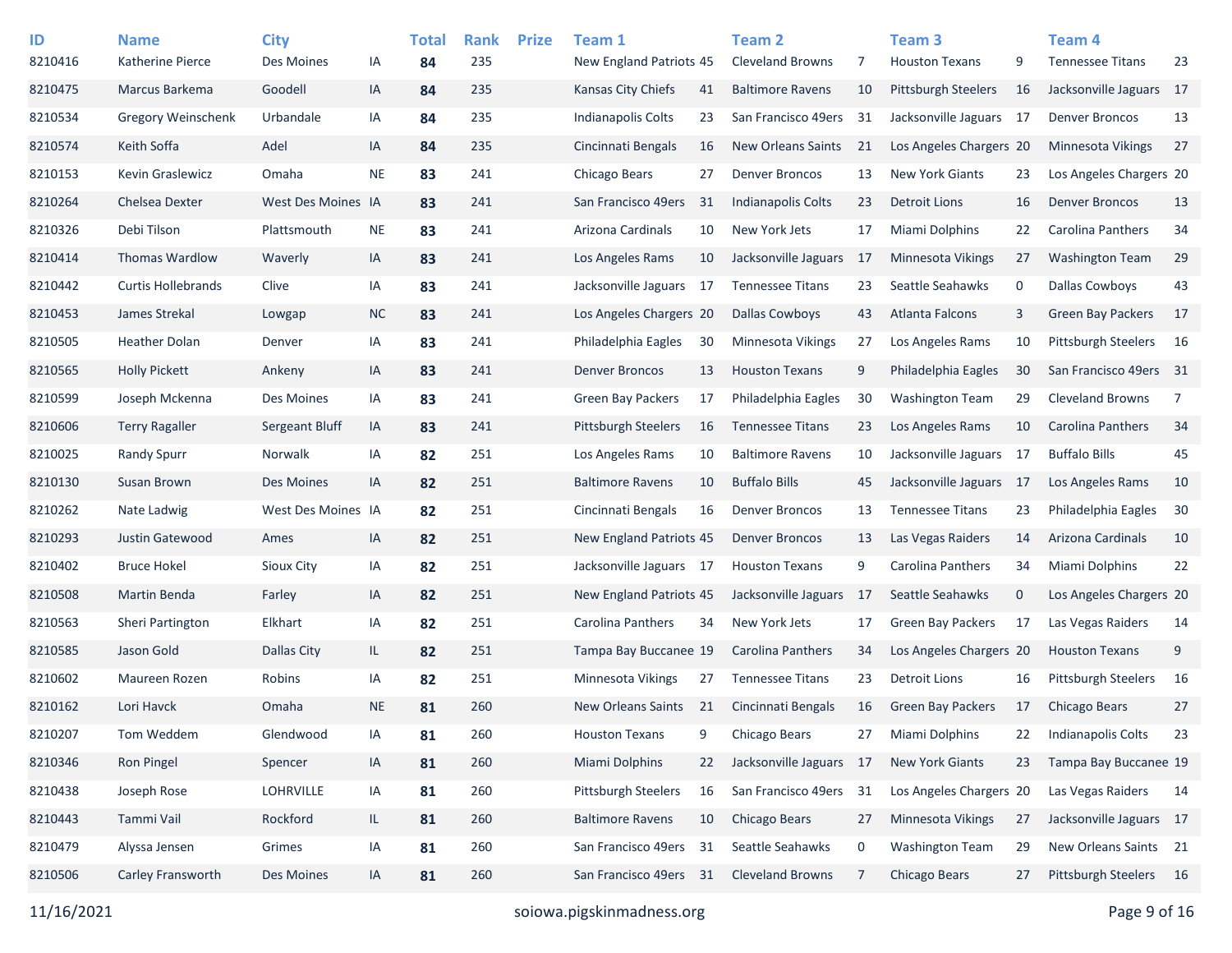| ID<br>8210027 | <b>Name</b><br>John Lowe | <b>City</b><br><b>Pleasant Hill</b> | IA        | <b>Total</b><br>80 | <b>Rank</b><br>267 | <b>Prize</b> | Team 1<br>Jacksonville Jaguars | 17 | Team 2<br><b>Green Bay Packers</b> | 17  | Team <sub>3</sub><br><b>Dallas Cowboys</b> | 43 | Team 4<br><b>Atlanta Falcons</b> | 3           |
|---------------|--------------------------|-------------------------------------|-----------|--------------------|--------------------|--------------|--------------------------------|----|------------------------------------|-----|--------------------------------------------|----|----------------------------------|-------------|
| 8210074       | <b>Bryce Arneson</b>     | Ames                                | IA        | 80                 | 267                |              | <b>Pittsburgh Steelers</b>     | 16 | <b>Cleveland Browns</b>            | 7   | Indianapolis Colts                         | 23 | <b>Carolina Panthers</b>         | 34          |
| 8210100       | Mike Burke               | Sioux City                          | IA        | 80                 | 267                |              | Detroit Lions                  | 16 | Jacksonville Jaguars               | -17 | Carolina Panthers                          | 34 | <b>Denver Broncos</b>            | 13          |
| 8210120       | Pat Hinrichsen           | Sioux City                          | IA        | 80                 | 267                |              | Minnesota Vikings              | 27 | Indianapolis Colts                 | 23  | <b>Baltimore Ravens</b>                    | 10 | Los Angeles Chargers 20          |             |
| 8210181       | <b>Kirsten Davis</b>     | <b>Council Bluffs</b>               | IA        | 80                 | 267                |              | San Francisco 49ers            | 31 | Arizona Cardinals                  | 10  | Tampa Bay Buccanee 19                      |    | Los Angeles Chargers 20          |             |
| 8210183       | <b>Ksthy LeMaster</b>    | <b>Council Bluffs</b>               | IA        | 80                 | 267                |              | San Francisco 49ers            | 31 | <b>Tennessee Titans</b>            | 23  | <b>Pittsburgh Steelers</b>                 | 16 | <b>Baltimore Ravens</b>          | 10          |
| 8210600       | Maureen Rozen            | Robins                              | IA        | 80                 | 267                |              | Miami Dolphins                 | 22 | <b>Baltimore Ravens</b>            | 10  | New Orleans Saints                         | 21 | Chicago Bears                    | 27          |
| 8210316       | Sean Mendlik             | Sioux City                          | IA        | 79                 | 274                |              | Las Vegas Raiders              | 14 | <b>Miami Dolphins</b>              | 22  | Cincinnati Bengals                         | 16 | <b>Chicago Bears</b>             | 27          |
| 8210351       | <b>Carrie Heilig</b>     | Fremont                             | <b>NE</b> | 79                 | 274                |              | Carolina Panthers              | 34 | Los Angeles Rams                   | 10  | Tampa Bay Buccanee 19                      |    | <b>Detroit Lions</b>             | 16          |
| 8210355       | Taylor Hall              | Shell Lake                          | WI        | 79                 | 274                |              | Los Angeles Chargers 20        |    | <b>Tennessee Titans</b>            | 23  | Miami Dolphins                             | 22 | Las Vegas Raiders                | 14          |
| 8210411       | Mary F Rogowicki         | Tuckahoe                            | NY.       | 79                 | 274                |              | Los Angeles Chargers 20        |    | <b>Indianapolis Colts</b>          | 23  | <b>Houston Texans</b>                      | 9  | Chicago Bears                    | 27          |
| 8210469       | <b>Phillip Strekal</b>   | Albany                              | OH        | 79                 | 274                |              | San Francisco 49ers 31         |    | Miami Dolphins                     | 22  | Arizona Cardinals                          | 10 | Cincinnati Bengals               | 16          |
| 8210557       | <b>Austin Myers</b>      | Adel                                | IA        | 79                 | 274                |              | Los Angeles Chargers 20        |    | <b>Minnesota Vikings</b>           | 27  | Cincinnati Bengals                         | 16 | <b>Detroit Lions</b>             | 16          |
| 8210005       | Keith Sandvig            | West Des Moines IA                  |           | 78                 | 280                |              | Cincinnati Bengals             | 16 | San Francisco 49ers                | 31  | <b>New Orleans Saints</b>                  | 21 | <b>Baltimore Ravens</b>          | 10          |
| 8210017       | Debby Eldred             | West Des Moines IA                  |           | 78                 | 280                |              | <b>Green Bay Packers</b>       | 17 | Los Angeles Rams                   | 10  | <b>Baltimore Ravens</b>                    | 10 | Kansas City Chiefs               | 41          |
| 8210019       | <b>Fred Anderson</b>     | West Des Moines IA                  |           | 78                 | 280                |              | <b>Cleveland Browns</b>        | 7  | <b>Tennessee Titans</b>            | 23  | <b>New Orleans Saints</b>                  | 21 | <b>Chicago Bears</b>             | 27          |
| 8210028       | Paul Patterson           | Norwalk                             | IA        | 78                 | 280                |              | Los Angeles Chargers 20        |    | San Francisco 49ers                | 31  | Los Angeles Rams                           | 10 | New York Jets                    | 17          |
| 8210096       | <b>Michael Nichols</b>   | Sioux City                          | IA        | 78                 | 280                |              | Las Vegas Raiders              | 14 | Tampa Bay Buccanee 19              |     | <b>Tennessee Titans</b>                    | 23 | Miami Dolphins                   | 22          |
| 8210176       | <b>Steve Andrews</b>     | <b>Council Bluffs</b>               | IA        | 78                 | 280                |              | San Francisco 49ers            | 31 | Las Vegas Raiders                  | 14  | <b>New York Giants</b>                     | 23 | <b>Baltimore Ravens</b>          | 10          |
| 8210480       | Robert Reed III          | Davenport                           | IA        | 78                 | 280                |              | Atlanta Falcons                | 3  | <b>Buffalo Bills</b>               | 45  | Cincinnati Bengals                         | 16 | Las Vegas Raiders                | 14          |
| 8210492       | Rebecca Rader            | Moville                             | IA        | 78                 | 280                |              | Miami Dolphins                 | 22 | Cincinnati Bengals                 | 16  | Indianapolis Colts                         | 23 | <b>Green Bay Packers</b>         | -17         |
| 8210512       | Liane Long               | Avoca                               | IA        | 78                 | 280                |              | Carolina Panthers              | 34 | New York Jets                      | 17  | Los Angeles Rams                           | 10 | <b>Green Bay Packers</b>         | - 17        |
| 8210595       | Jenna Fitch              | Gilbert                             | IA        | 78                 | 280                |              | <b>Detroit Lions</b>           | 16 | <b>Washington Team</b>             | 29  | Cincinnati Bengals                         | 16 | <b>Green Bay Packers</b>         | 17          |
| 8210002       | <b>Kim Beisser</b>       | West Des Moines IA                  |           | 77                 | 290                |              | <b>Cleveland Browns</b>        | 7  | Chicago Bears                      | 27  | New Orleans Saints                         | 21 | Miami Dolphins                   | 22          |
| 8210010       | Jim Volker               | West Des Moines IA                  |           | 77                 | 290                |              | <b>Minnesota Vikings</b>       | 27 | New York Jets                      | 17  | Arizona Cardinals                          | 10 | <b>New York Giants</b>           | 23          |
| 8210170       | Gerogia Goltl            | Omaha                               | <b>NE</b> | 77                 | 290                |              | New York Jets                  | 17 | <b>Indianapolis Colts</b>          | 23  | Chicago Bears                              | 27 | <b>Baltimore Ravens</b>          | 10          |
| 8210336       | Judi Eyles               | Ames                                | IA        | 77                 | 290                |              | <b>Denver Broncos</b>          | 13 | New Orleans Saints                 | 21  | Los Angeles Chargers 20                    |    | Indianapolis Colts               | 23          |
| 8210429       | <b>Timothy Lynch</b>     | <b>JOHNSTON</b>                     | IA        | 77                 | 290                |              | Miami Dolphins                 | 22 | New England Patriots 45            |     | Los Angeles Rams                           | 10 | Seattle Seahawks                 | $\mathbf 0$ |
| 8210073       | George Wang              | Ames                                | IA        | 76                 | 295                |              | Seattle Seahawks               | 0  | Miami Dolphins                     | 22  | Kansas City Chiefs                         | 41 | <b>Denver Broncos</b>            | 13          |
| 8210157       | <b>Steve Goltl</b>       | Omaha                               | <b>NE</b> | 76                 | 295                |              | <b>Pittsburgh Steelers</b>     | 16 | <b>New York Giants</b>             | 23  | Cincinnati Bengals                         | 16 | New Orleans Saints 21            |             |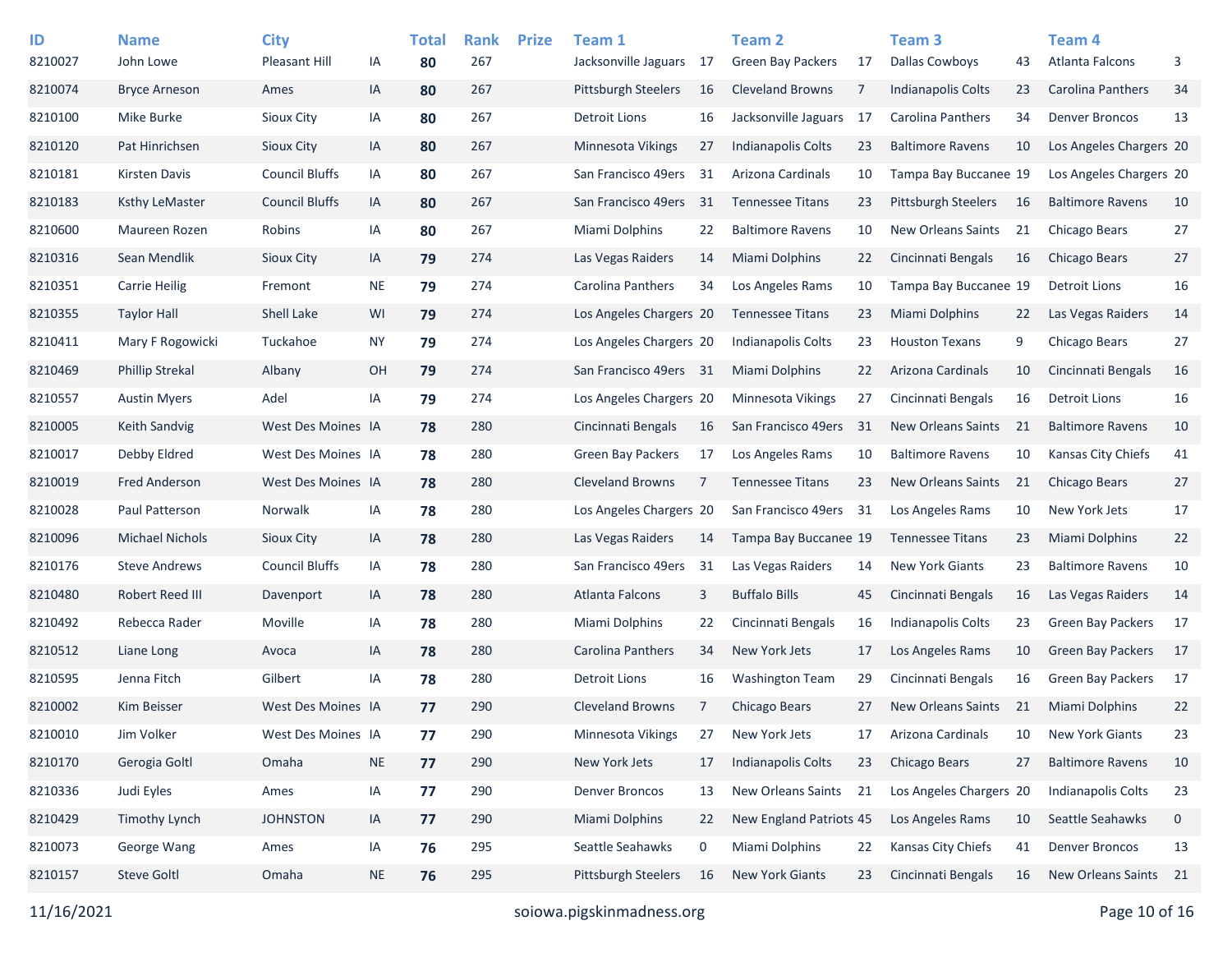| ID<br>8210184 | <b>Name</b><br>Dorothy Kalar | <b>City</b><br><b>Council Bluffs</b> | IA        | <b>Total</b><br>76 | <b>Rank</b><br>295 | <b>Prize</b> | Team 1<br><b>Baltimore Ravens</b> | 10             | <b>Team 2</b><br><b>New Orleans Saints</b> | 21  | Team <sub>3</sub><br><b>Washington Team</b> | 29   | Team 4<br>Cincinnati Bengals | 16                  |
|---------------|------------------------------|--------------------------------------|-----------|--------------------|--------------------|--------------|-----------------------------------|----------------|--------------------------------------------|-----|---------------------------------------------|------|------------------------------|---------------------|
| 8210194       | Jarrod Poore                 | Underwood                            | IA        | 76                 | 295                |              | <b>Denver Broncos</b>             | 13             | <b>Carolina Panthers</b>                   | 34  | <b>Washington Team</b>                      | 29   | Seattle Seahawks             | $\mathsf{O}\xspace$ |
| 8210523       |                              |                                      |           |                    | 295                |              | <b>Denver Broncos</b>             |                | Los Angeles Chargers 20                    |     | Las Vegas Raiders                           |      | <b>Washington Team</b>       | 29                  |
|               | Adam Long                    | Avoca                                | IA        | 76                 |                    |              |                                   | 13             |                                            |     |                                             | 14   |                              |                     |
| 8210003       | Tom Meneough                 | Des Moines                           | IA        | 75                 | 300                |              | <b>Tennessee Titans</b>           | 23             | <b>Green Bay Packers</b>                   | 17  | Tampa Bay Buccanee 19                       |      | <b>Detroit Lions</b>         | 16                  |
| 8210047       | Jan Spurr                    | Creston                              | IA        | 75                 | 300                |              | <b>Houston Texans</b>             | 9              | Cincinnati Bengals                         | 16  | Indianapolis Colts                          | 23   | Chicago Bears                | 27                  |
| 8210257       | <b>Brent Kock</b>            | West Des Moines IA                   |           | 75                 | 300                |              | <b>Cleveland Browns</b>           | $\overline{7}$ | <b>Green Bay Packers</b>                   | 17  | Jacksonville Jaguars 17                     |      | Carolina Panthers            | 34                  |
| 8210317       | Chris Thomas                 | Sioux City                           | IA        | 75                 | 300                |              | <b>Washington Team</b>            | 29             | <b>Pittsburgh Steelers</b>                 | 16  | Los Angeles Chargers 20                     |      | Arizona Cardinals            | 10                  |
| 8210341       | Jason Bares                  | <b>Sturgis</b>                       | SD        | 75                 | 300                |              | <b>Washington Team</b>            | 29             | <b>Pittsburgh Steelers</b>                 | 16  | <b>Cleveland Browns</b>                     | 7    | <b>New York Giants</b>       | 23                  |
| 8210004       | Charlie Sovich               | West Des Moines IA                   |           | 74                 | 305                |              | Seattle Seahawks                  | 0              | Los Angeles Rams                           | 10  | <b>New Orleans Saints</b>                   | 21   | <b>Dallas Cowboys</b>        | 43                  |
| 8210195       | Rocky Rothmock               |                                      |           | 74                 | 305                |              | Seattle Seahawks                  | $\mathbf 0$    | Carolina Panthers                          | 34  | <b>Tennessee Titans</b>                     | 23   | Jacksonville Jaguars 17      |                     |
| 8210214       | Dana Schott                  | <b>Council Bluffs</b>                | IA        | 74                 | 305                |              | Arizona Cardinals                 | 10             | <b>Carolina Panthers</b>                   | 34  | New York Jets                               | 17   | <b>Denver Broncos</b>        | 13                  |
| 8210417       | Linda Peterson               | Ames                                 | IA        | 74                 | 305                |              | Los Angeles Rams                  | 10             | Chicago Bears                              | 27  | Minnesota Vikings                           | 27   | <b>Baltimore Ravens</b>      | 10                  |
| 8210436       | Suzanne Dittmer              | Des Moines                           | IA        | 74                 | 305                |              | Jacksonville Jaguars              | 17             | San Francisco 49ers                        | 31  | Atlanta Falcons                             | 3    | <b>New York Giants</b>       | 23                  |
| 8210522       | Loren Goettsch               | <b>Sioux City</b>                    | IA        | 74                 | 305                |              | <b>Minnesota Vikings</b>          | 27             | Arizona Cardinals                          | 10  | Los Angeles Rams                            | 10   | <b>Chicago Bears</b>         | 27                  |
| 8210526       | Roy Fonza                    | Horseshoe Bend                       | AR        | 74                 | 305                |              | <b>Pittsburgh Steelers</b>        | 16             | Chicago Bears                              | 27  | New York Jets                               | 17   | Las Vegas Raiders            | 14                  |
| 8210536       | Rusti Wood                   | Indianola                            | IA        | 74                 | 305                |              | <b>Green Bay Packers</b>          | 17             | Jacksonville Jaguars                       | -17 | Tampa Bay Buccanee 19                       |      | New Orleans Saints           | 21                  |
| 8210553       | Matthew Lundquist            | Clive                                | IA        | 74                 | 305                |              | Los Angeles Chargers 20           |                | Arizona Cardinals                          | 10  | <b>New York Giants</b>                      | 23   | New Orleans Saints 21        |                     |
| 8210554       | Lora Coffman                 | Des Moines                           | IA        | 74                 | 305                |              | Tampa Bay Buccanee 19             |                | New York Jets                              | 17  | San Francisco 49ers                         | 31   | <b>Cleveland Browns</b>      | $\overline{7}$      |
| 8210014       | Ken Scarpino                 | Des Moines                           | IA        | 73                 | 315                |              | Pittsburgh Steelers               | 16             | Atlanta Falcons                            | 3   | Kansas City Chiefs                          | 41   | <b>Denver Broncos</b>        | 13                  |
| 8210020       | Gerry Swartbough             | Norwalk                              | IA        | 73                 | 315                |              | Tampa Bay Buccanee 19             |                | <b>New Orleans Saints</b>                  | 21  | Jacksonville Jaguars                        | - 17 | <b>Detroit Lions</b>         | 16                  |
| 8210127       | Joel Lagunas                 | <b>Grand Prairie</b>                 | TX        | 73                 | 315                |              | <b>Indianapolis Colts</b>         | 23             | New York Jets                              | 17  | <b>Denver Broncos</b>                       | 13   | Los Angeles Chargers 20      |                     |
| 8210133       | <b>Norm Coates</b>           | Moultonborough NH                    |           | 73                 | 315                |              | Los Angeles Chargers 20           |                | New York Jets                              | 17  | <b>Denver Broncos</b>                       | 13   | <b>New York Giants</b>       | 23                  |
| 8210259       | Jaime Ballesteros            | West Des Moines IA                   |           | 73                 | 315                |              | <b>Washington Team</b>            | 29             | Los Angeles Chargers 20                    |     | Las Vegas Raiders                           | 14   | Arizona Cardinals            | 10                  |
| 8210268       | Jason Hatcher                | West Des Moines IA                   |           | 73                 | 315                |              | <b>Miami Dolphins</b>             | 22             | Chicago Bears                              | 27  | <b>Cleveland Browns</b>                     | 7    | Jacksonville Jaguars 17      |                     |
| 8210322       | Mark Huberty                 | Sgt. Bluffs                          | IA        | 73                 | 315                |              | <b>Tennessee Titans</b>           | 23             | <b>Denver Broncos</b>                      | 13  | <b>New York Giants</b>                      | 23   | Las Vegas Raiders            | 14                  |
| 8210338       | Judi Eyles                   | Ames                                 | IA        | 73                 | 315                |              | Green Bay Packers                 | 17             | <b>Detroit Lions</b>                       | 16  | New York Jets                               | 17   | <b>New York Giants</b>       | 23                  |
| 8210482       | <b>Terry Main</b>            | urbandale                            | IA        | 73                 | 315                |              | Cincinnati Bengals                | 16             | <b>Baltimore Ravens</b>                    | 10  | <b>Pittsburgh Steelers</b>                  | 16   | San Francisco 49ers 31       |                     |
| 8210493       | Chris Wahlert                | Peosta                               | IA        | 73                 | 315                |              | New York Giants                   | 23             | New York Jets                              | 17  | Pittsburgh Steelers                         | 16   | Jacksonville Jaguars 17      |                     |
| 8210597       | Nick Fitch                   | Ames                                 | IA        | 73                 | 315                |              | Atlanta Falcons                   | 3              | Chicago Bears                              | 27  | <b>Dallas Cowboys</b>                       | 43   | Seattle Seahawks             | 0                   |
| 8210159       | <b>Greg Simons</b>           | Lo Vista                             | <b>NE</b> | 72                 | 326                |              | Arizona Cardinals                 | 10             | <b>Indianapolis Colts</b>                  | 23  | New York Jets                               | 17   | <b>Miami Dolphins</b>        | 22                  |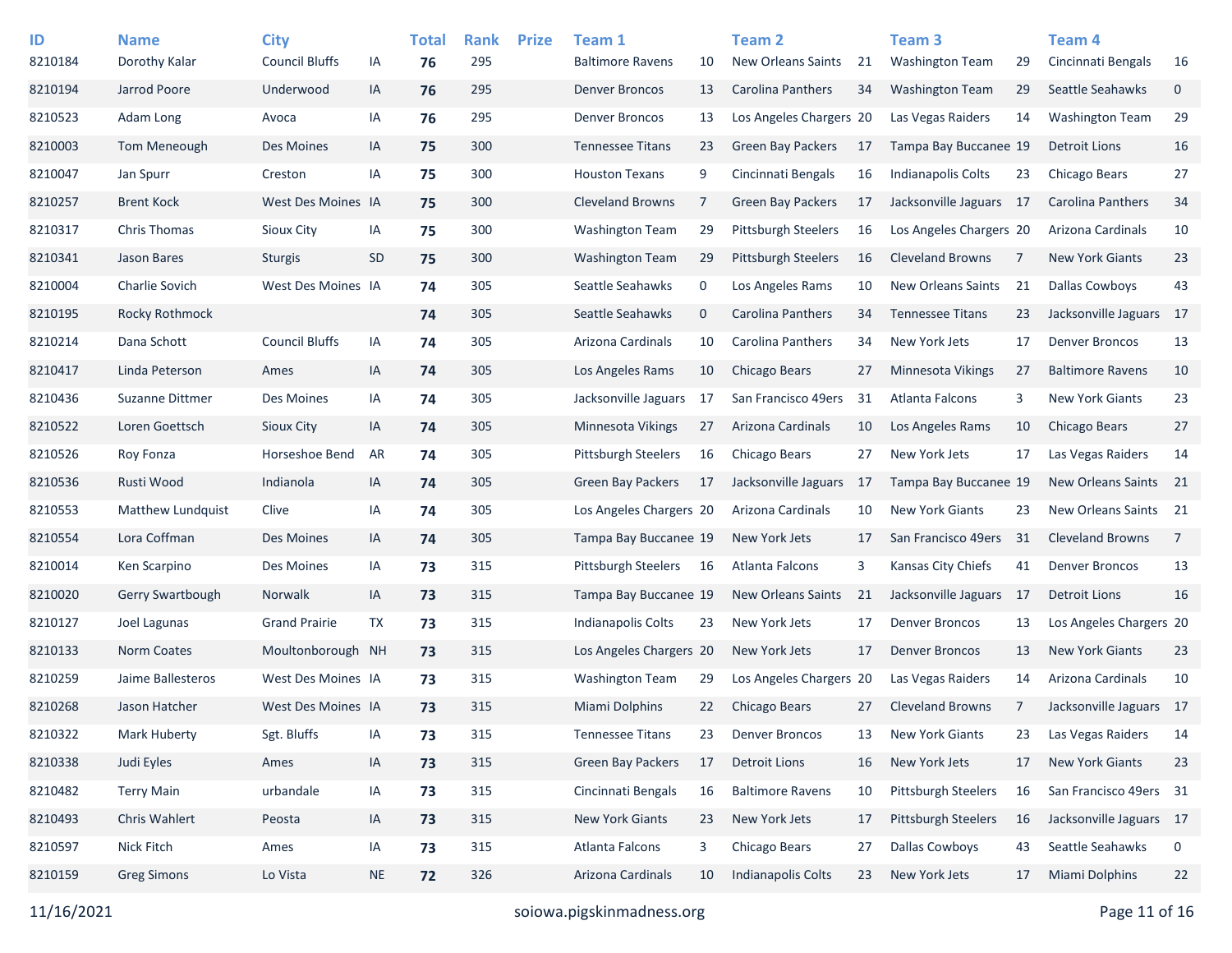| ID<br>8210465 | <b>Name</b><br>Kirtsin Koestler | <b>City</b><br>Norwalk  | IA        | <b>Total</b><br>72 | <b>Rank</b><br>326 | <b>Prize</b> | Team 1<br>Los Angeles Rams | 10          | <b>Team 2</b><br>Jacksonville Jaguars 17 |             | <b>Team 3</b><br>New York Giants | 23          | Team 4<br>Miami Dolphins | 22             |
|---------------|---------------------------------|-------------------------|-----------|--------------------|--------------------|--------------|----------------------------|-------------|------------------------------------------|-------------|----------------------------------|-------------|--------------------------|----------------|
| 8210030       | Jeff Klocko                     | Norwalk                 | IA        | 71                 | 328                |              | <b>New York Giants</b>     | 23          | Jacksonville Jaguars                     | - 17        | Los Angeles Rams                 | 10          | New Orleans Saints       | 21             |
| 8210348       | <b>Becky Scherbring</b>         | Ankeny                  | ΙA        | 71                 | 328                |              | Chicago Bears              | 27          | New York Jets                            | 17          | <b>Green Bay Packers</b>         | 17          | <b>Baltimore Ravens</b>  | 10             |
| 8210444       | Tammi Vail                      | Rockford                | IL.       | 71                 | 328                |              | Las Vegas Raiders          | 14          | Carolina Panthers                        | 34          | Seattle Seahawks                 | $\mathbf 0$ | Indianapolis Colts       | 23             |
| 8210488       | Ashley Jackson                  | <b>Webster City</b>     | IA        | 71                 | 328                |              | <b>Cleveland Browns</b>    | 7           | <b>Green Bay Packers</b>                 | 17          | Chicago Bears                    | 27          | Los Angeles Chargers 20  |                |
| 8210029       | Paul Patterson                  | Norwalk                 | IA        | 70                 | 332                |              | Minnesota Vikings          | 27          | New York Jets                            | 17          | Cincinnati Bengals               | 16          | Arizona Cardinals        | 10             |
| 8210035       | <b>Charles Lee</b>              | Youngsville             | <b>NC</b> | 70                 | 332                |              | Arizona Cardinals          | 10          | Cincinnati Bengals                       | 16          | <b>Minnesota Vikings</b>         | 27          | New York Jets            | 17             |
| 8210111       | Anthony Fitch                   | <b>Sioux City</b>       | IA        | 70                 | 332                |              | Seattle Seahawks           | $\mathbf 0$ | Kansas City Chiefs                       | 41          | <b>Detroit Lions</b>             | 16          | <b>Denver Broncos</b>    | 13             |
| 8210117       | Rheanne Hoffman                 | Sioux City              | ΙA        | 70                 | 332                |              | Cincinnati Bengals         | 16          | <b>Detroit Lions</b>                     | 16          | <b>Washington Team</b>           | 29          | <b>Houston Texans</b>    | 9              |
| 8210273       | <b>Adam Suter</b>               | Ankeny                  | IA        | 70                 | 332                |              | <b>Dallas Cowboys</b>      | 43          | Seattle Seahawks                         | $\mathbf 0$ | Jacksonville Jaguars             | -17         | Arizona Cardinals        | 10             |
| 8210291       | <b>Mark Miller</b>              | Ames                    | IA        | 70                 | 332                |              | <b>Houston Texans</b>      | 9           | Atlanta Falcons                          | 3           | <b>Buffalo Bills</b>             | 45          | <b>Denver Broncos</b>    | 13             |
| 8210305       | Ryan Denney                     | Lawton                  | IA        | 70                 | 332                |              | <b>Detroit Lions</b>       | 16          | Carolina Panthers                        | 34          | <b>Baltimore Ravens</b>          | 10          | Los Angeles Rams         | 10             |
| 8210528       | David George                    | <b>Bondurant</b>        | IA        | 70                 | 332                |              | Jacksonville Jaguars       | 17          | Minnesota Vikings                        | 27          | <b>Pittsburgh Steelers</b>       | 16          | Los Angeles Rams         | 10             |
| 8210165       | Terri Fuxa                      | Omaha                   | <b>NE</b> | 69                 | 340                |              | Los Angeles Chargers 20    |             | Atlanta Falcons                          | 3           | <b>Washington Team</b>           | 29          | <b>Green Bay Packers</b> | 17             |
| 8210323       | Zac Croft                       | <b>Sioux City</b>       | IA        | 69                 | 340                |              | <b>Houston Texans</b>      | 9           | <b>New York Giants</b>                   | 23          | Arizona Cardinals                | 10          | <b>Minnesota Vikings</b> | 27             |
| 8210419       | Jenna Biegger                   | Polk City               | IA        | 69                 | 340                |              | Arizona Cardinals          | 10          | Philadelphia Eagles                      | 30          | <b>Miami Dolphins</b>            | 22          | <b>Cleveland Browns</b>  | $\overline{7}$ |
| 8210455       | Jody Erion                      | Farley                  | IA        | 69                 | 340                |              | Los Angeles Rams           | 10          | Miami Dolphins                           | 22          | Jacksonville Jaguars             | -17         | Los Angeles Chargers 20  |                |
| 8210477       | Marcus Barkema                  | Goodell                 | IA        | 69                 | 340                |              | New York Jets              | 17          | Cincinnati Bengals                       | 16          | <b>Green Bay Packers</b>         | 17          | Tampa Bay Buccanee 19    |                |
| 8210483       | <b>Terry Main</b>               | urbandale               | IA        | 69                 | 340                |              | Atlanta Falcons            | 3           | Miami Dolphins                           | 22          | <b>Green Bay Packers</b>         | 17          | Chicago Bears            | 27             |
| 8210530       | Catherine Luchte                | <b>Colorado Springs</b> | CO        | 69                 | 340                |              | <b>Detroit Lions</b>       | 16          | Atlanta Falcons                          | 3           | <b>New York Giants</b>           | 23          | Minnesota Vikings        | 27             |
| 8210015       | Jeff Eldred                     | <b>Webster Groves</b>   | <b>MO</b> | 68                 | 347                |              | <b>Houston Texans</b>      | 9           | Chicago Bears                            | 27          | Los Angeles Rams                 | 10          | Miami Dolphins           | 22             |
| 8210076       | Morgan Henry                    | Des Moines              | IA        | 68                 | 347                |              | Indianapolis Colts         | 23          | <b>Tennessee Titans</b>                  | 23          | <b>Houston Texans</b>            | 9           | <b>Denver Broncos</b>    | 13             |
| 8210270       | Andre Owen                      | West Des Moines IA      |           | 68                 | 347                |              | <b>Washington Team</b>     | 29          | Las Vegas Raiders                        | 14          | <b>Houston Texans</b>            | 9           | Pittsburgh Steelers      | 16             |
| 8210405       | Stephanie Campbell              | <b>Chagrin Falls</b>    | <b>OH</b> | 68                 | 347                |              | Cincinnati Bengals         | 16          | <b>Indianapolis Colts</b>                | 23          | Arizona Cardinals                | 10          | Tampa Bay Buccanee 19    |                |
| 8210423       | Royal McClannahan               | Modale                  | IA        | 68                 | 347                |              | <b>Buffalo Bills</b>       | 45          | <b>Denver Broncos</b>                    | 13          | Seattle Seahawks                 | $\mathbf 0$ | <b>Baltimore Ravens</b>  | 10             |
| 8210500       | Jill Popham                     | Denison                 | IA        | 68                 | 347                |              | New York Jets              | 17          | <b>Houston Texans</b>                    | 9           | <b>Washington Team</b>           | 29          | <b>Denver Broncos</b>    | 13             |
| 8210544       | Elizabeth Beck                  | Ames                    | IA        | 68                 | 347                |              | Seattle Seahawks           | 0           | Kansas City Chiefs                       | 41          | Jacksonville Jaguars 17          |             | Los Angeles Rams         | 10             |
| 8210552       | Matthew Lundquist               | Clive                   | IA        | 68                 | 347                |              | Kansas City Chiefs         | 41          | Arizona Cardinals                        | 10          | <b>Green Bay Packers</b>         | 17          | Seattle Seahawks         | $\mathbf 0$    |
| 8210046       | <b>Greg Staples</b>             | Norwalk                 | IA        | 67                 | 355                |              | <b>Houston Texans</b>      | 9           | Pittsburgh Steelers                      | 16          | Los Angeles Chargers 20          |             | Miami Dolphins           | 22             |
| 8210075       | Alex Vershaw                    | Ames                    | IA        | 67                 | 355                |              | Seattle Seahawks           | $\mathbf 0$ | Chicago Bears                            | 27          | Jacksonville Jaguars 17          |             | New York Giants          | 23             |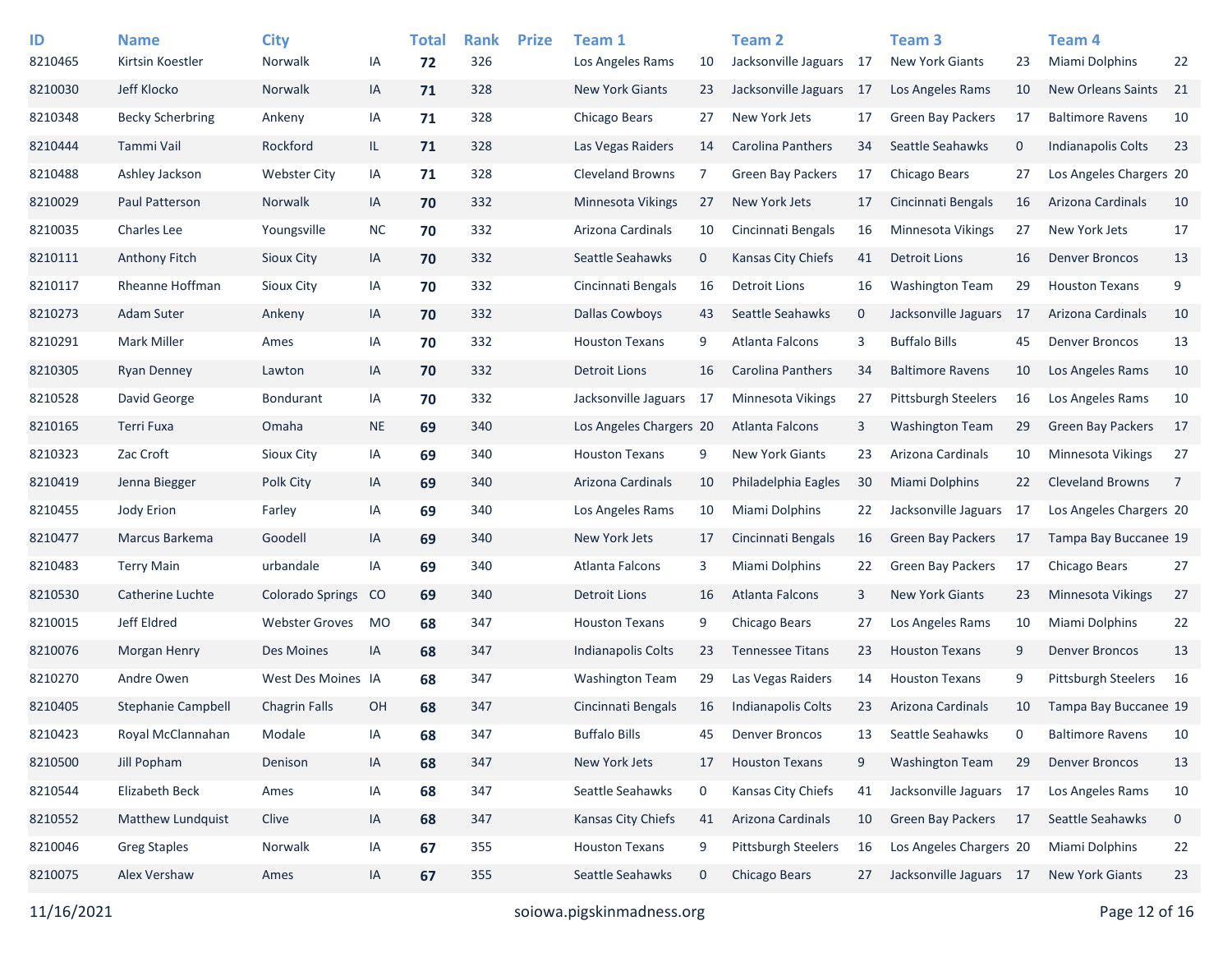| ID<br>8210137 | <b>Name</b><br>Roger Brown | <b>City</b><br>Des Moines | IA        | <b>Total</b><br>67 | <b>Rank</b><br>355 | <b>Prize</b> | Team 1<br><b>Minnesota Vikings</b> | 27 | <b>Team 2</b><br><b>Denver Broncos</b> | 13          | Team <sub>3</sub><br><b>Baltimore Ravens</b> | 10 | Team 4<br>New York Jets    | 17             |
|---------------|----------------------------|---------------------------|-----------|--------------------|--------------------|--------------|------------------------------------|----|----------------------------------------|-------------|----------------------------------------------|----|----------------------------|----------------|
| 8210254       | Nate Ladwig                | West Des Moines IA        |           | 67                 | 355                |              | Chicago Bears                      | 27 | Jacksonville Jaguars                   | - 17        | <b>Cleveland Browns</b>                      | 7  | <b>Detroit Lions</b>       | 16             |
| 8210301       | Jay Hoogendyk              | Sioux City                | IA        | 67                 | 355                |              | <b>Cleveland Browns</b>            | 7  | New York Jets                          | 17          | <b>New York Giants</b>                       | 23 | Los Angeles Chargers 20    |                |
| 8210410       | Mary F Rogowicki           | Tuckahoe                  | <b>NY</b> | 67                 | 355                |              | Philadelphia Eagles                | 30 | Seattle Seahawks                       | $\mathbf 0$ | Minnesota Vikings                            | 27 | Los Angeles Rams           | 10             |
| 8210415       | Susan Wardlow              | Waverly                   | IA        | 67                 | 355                |              | Seattle Seahawks                   | 0  | <b>Washington Team</b>                 | 29          | San Francisco 49ers                          | 31 | <b>Cleveland Browns</b>    | $\overline{7}$ |
| 8210422       | Royal McClannahan          | Modale                    | IA        | 67                 | 355                |              | <b>Cleveland Browns</b>            | 7  | <b>Green Bay Packers</b>               | 17          | <b>Minnesota Vikings</b>                     | 27 | <b>Detroit Lions</b>       | 16             |
| 8210463       | John Oler                  | ANKENY                    | IA        | 67                 | 355                |              | <b>Detroit Lions</b>               | 16 | <b>Pittsburgh Steelers</b>             | 16          | Cincinnati Bengals                           | 16 | Tampa Bay Buccanee 19      |                |
| 8210531       | Catherine Luchte           | Colorado Springs          | <b>CO</b> | 67                 | 355                |              | <b>Denver Broncos</b>              | 13 | Las Vegas Raiders                      | 14          | Philadelphia Eagles                          | 30 | Los Angeles Rams           | 10             |
| 8210589       | Glenda Cogley              | Grimes                    | IA        | 67                 | 355                |              | <b>Indianapolis Colts</b>          | 23 | New York Jets                          | 17          | Las Vegas Raiders                            | 14 | <b>Denver Broncos</b>      | 13             |
| 8210354       | <b>Bob Hall</b>            | Shell Lake                | WI        | 66                 | 366                |              | Tampa Bay Buccanee 19              |    | Indianapolis Colts                     | 23          | Los Angeles Rams                             | 10 | Las Vegas Raiders          | 14             |
| 8210470       | <b>Phillip Strekal</b>     | Albany                    | OH        | 66                 | 366                |              | <b>Indianapolis Colts</b>          | 23 | Los Angeles Chargers 20                |             | <b>Tennessee Titans</b>                      | 23 | Seattle Seahawks           | $\mathbf 0$    |
| 8210496       | Chris Wahlert              | Peosta                    | IA        | 66                 | 366                |              | San Francisco 49ers                | 31 | Tampa Bay Buccanee 19                  |             | <b>Cleveland Browns</b>                      | 7  | <b>Houston Texans</b>      | 9              |
| 8210566       | Chrystel Hatcher           | Ames                      | IA        | 66                 | 366                |              | Minnesota Vikings                  | 27 | New York Jets                          | 17          | Seattle Seahawks                             | 0  | Miami Dolphins             | 22             |
| 8210007       | <b>Floyd Constant</b>      | West Des Moines IA        |           | 65                 | 370                |              | <b>Green Bay Packers</b>           | 17 | Cincinnati Bengals                     | 16          | Miami Dolphins                               | 22 | <b>Baltimore Ravens</b>    | 10             |
| 8210200       | Jean Hern                  | <b>Council Bluffs</b>     | IA        | 65                 | 370                |              | Cincinnati Bengals                 | 16 | <b>New York Giants</b>                 | 23          | Los Angeles Rams                             | 10 | <b>Detroit Lions</b>       | 16             |
| 8210263       | Chris Morgan               | West Des Moines IA        |           | 65                 | 370                |              | <b>Cleveland Browns</b>            | 7  | San Francisco 49ers                    | 31          | Chicago Bears                                | 27 | Seattle Seahawks           | $\mathbf 0$    |
| 8210459       | Amanda Sipple              | Omaha                     | <b>NE</b> | 65                 | 370                |              | <b>Baltimore Ravens</b>            | 10 | <b>Green Bay Packers</b>               | 17          | Jacksonville Jaguars                         | 17 | New Orleans Saints         | 21             |
| 8210464       | Deanne Schieltz            | Peosta                    | IA        | 65                 | 370                |              | Atlanta Falcons                    | 3  | <b>New York Giants</b>                 | 23          | <b>Detroit Lions</b>                         | 16 | <b>Tennessee Titans</b>    | 23             |
| 8210513       | Liane Long                 | Avoca                     | IA        | 65                 | 370                |              | Las Vegas Raiders                  | 14 | Miami Dolphins                         | 22          | <b>Pittsburgh Steelers</b>                   | 16 | <b>Denver Broncos</b>      | 13             |
| 8210018       | Andy Grovo                 | Waukee                    | IA        | 64                 | 376                |              | Green Bay Packers                  | 17 | <b>Pittsburgh Steelers</b>             | 16          | San Francisco 49ers                          | 31 | Seattle Seahawks           | $\mathbf 0$    |
| 8210196       | <b>Mike Mittan</b>         | <b>Council Bluffs</b>     | IA        | 64                 | 376                |              | <b>Green Bay Packers</b>           | 17 | Jacksonville Jaguars                   | 17          | Las Vegas Raiders                            | 14 | <b>Pittsburgh Steelers</b> | 16             |
| 8210229       | <b>Melanie Devine</b>      | Des Moines                | IA        | 64                 | 376                |              | Tampa Bay Buccanee 19              |    | Las Vegas Raiders                      | 14          | <b>Baltimore Ravens</b>                      | 10 | New Orleans Saints         | 21             |
| 8210518       | Heidi Komes                | <b>Union Center</b>       | IA        | 64                 | 376                |              | Denver Broncos                     | 13 | Kansas City Chiefs                     | 41          | Los Angeles Rams                             | 10 | Seattle Seahawks           | $\mathbf 0$    |
| 8210546       | Joseph Owens               | Altoona                   | IA        | 64                 | 376                |              | Arizona Cardinals                  | 10 | <b>Indianapolis Colts</b>              | 23          | New York Jets                                | 17 | Las Vegas Raiders          | 14             |
| 8210596       | Mary Fitch                 | Ames                      | IA        | 64                 | 376                |              | Las Vegas Raiders                  | 14 | Atlanta Falcons                        | 3           | Carolina Panthers                            | 34 | <b>Denver Broncos</b>      | 13             |
| 8210105       | Carrie Larson              | IA                        | IA        | 63                 | 382                |              | Miami Dolphins                     | 22 | Chicago Bears                          | 27          | Las Vegas Raiders                            | 14 | Seattle Seahawks           | $\mathbf 0$    |
| 8210185       | Patty Carman               | <b>Council Bluffs</b>     | IA        | 63                 | 382                |              | Cincinnati Bengals                 | 16 | Seattle Seahawks                       | 0           | Green Bay Packers                            | 17 | Philadelphia Eagles        | 30             |
| 8210433       | Nick Filipi                | Ankeny                    | IA        | 63                 | 382                |              | Cleveland Browns                   | 7  | Minnesota Vikings                      | 27          | <b>Houston Texans</b>                        | 9  | Los Angeles Chargers 20    |                |
| 8210484       | <b>Terry Main</b>          | urbandale                 | IA        | 63                 | 382                |              | New York Giants                    | 23 | Los Angeles Chargers 20                |             | <b>Baltimore Ravens</b>                      | 10 | Arizona Cardinals          | 10             |
| 8210485       | <b>Terry Main</b>          | urbandale                 | IA        | 63                 | 382                |              | Miami Dolphins                     | 22 | New Orleans Saints 21                  |             | Los Angeles Rams                             | 10 | Arizona Cardinals          | 10             |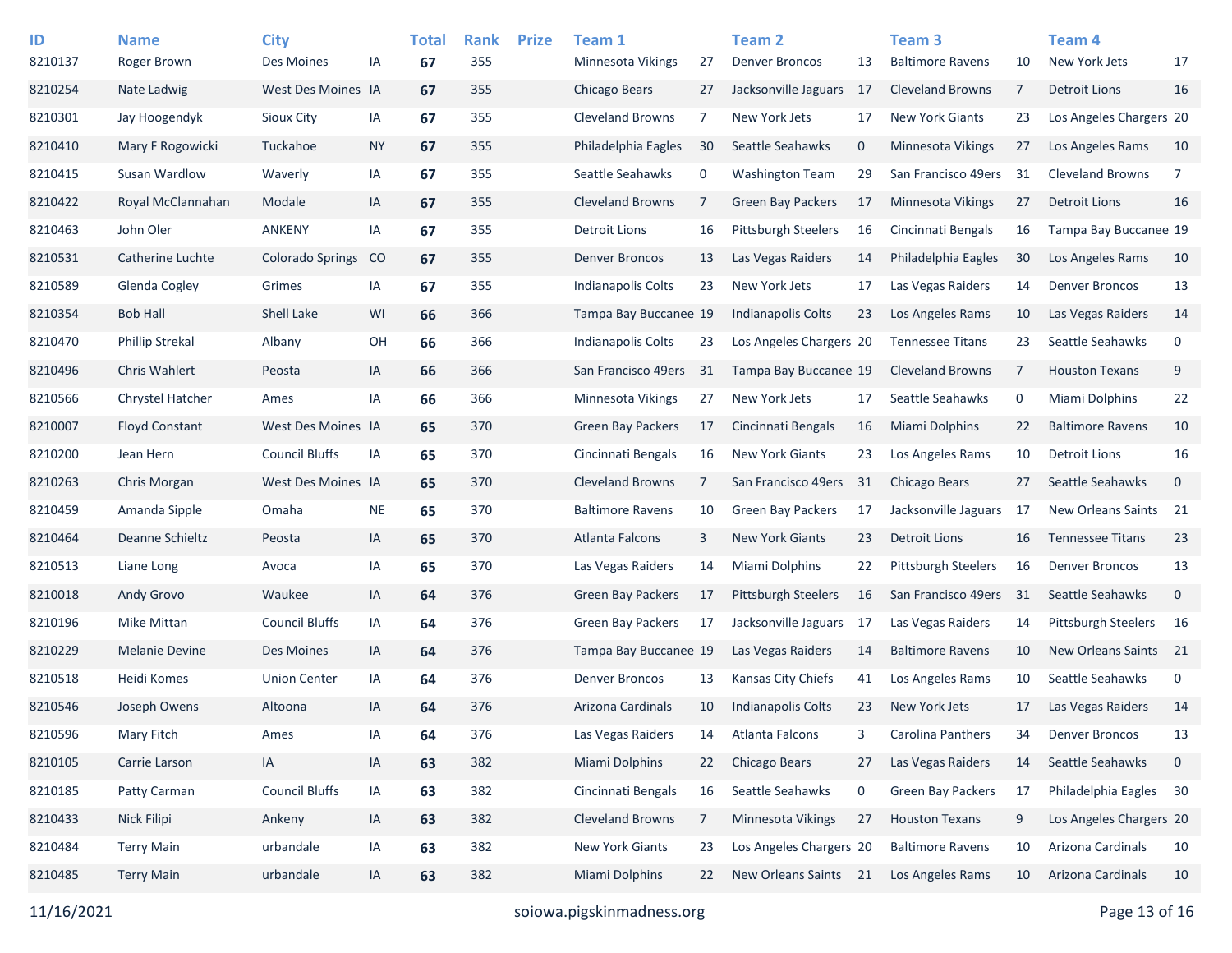| ID<br>8210498 | <b>Name</b><br><b>Timothy Lightner</b> | <b>City</b><br>Bettendorf | IA        | <b>Total</b><br>63 | <b>Rank</b><br>382 | <b>Prize</b> | Team 1<br><b>Tennessee Titans</b> | 23          | <b>Team 2</b><br>Arizona Cardinals | 10          | Team <sub>3</sub><br><b>Denver Broncos</b> | 13          | Team <sub>4</sub><br><b>Green Bay Packers</b> | - 17        |
|---------------|----------------------------------------|---------------------------|-----------|--------------------|--------------------|--------------|-----------------------------------|-------------|------------------------------------|-------------|--------------------------------------------|-------------|-----------------------------------------------|-------------|
| 8210520       | Jason Pleggenkuhle                     | Adel                      | IA        | 63                 | 382                |              | Las Vegas Raiders                 | 14          | Los Angeles Chargers 20            |             | <b>Denver Broncos</b>                      | 13          | <b>Pittsburgh Steelers</b>                    | 16          |
| 8210559       | <b>Chris Simmons</b>                   | Fort Dodge                | IA        | 63                 | 382                |              | Jacksonville Jaguars              | 17          | Arizona Cardinals                  | 10          | <b>Houston Texans</b>                      | 9           | <b>Minnesota Vikings</b>                      | 27          |
| 8210564       | <b>Holly Pickett</b>                   | Ankeny                    | IA        | 63                 | 382                |              | Seattle Seahawks                  | $\mathbf 0$ | Philadelphia Eagles                | 30          | <b>New York Giants</b>                     | 23          | Los Angeles Rams                              | 10          |
| 8210577       | Darrell Conder                         | Des Moines                | IA        | 63                 | 382                |              | <b>Washington Team</b>            | 29          | <b>Cleveland Browns</b>            | 7           | <b>Green Bay Packers</b>                   | 17          | Arizona Cardinals                             | 10          |
| 8210006       | Charlie May                            | West Des Moines IA        |           | 62                 | 392                |              | <b>Houston Texans</b>             | 9           | Arizona Cardinals                  | 10          | <b>Detroit Lions</b>                       | 16          | Chicago Bears                                 | 27          |
| 8210169       | Ken Goltl                              | <b>Council Bluffs</b>     | IA        | 62                 | 392                |              | <b>Baltimore Ravens</b>           | 10          | Philadelphia Eagles                | 30          | <b>Denver Broncos</b>                      | 13          | <b>Houston Texans</b>                         | 9           |
| 8210173       | Ian Mass                               | <b>Council Bluffs</b>     | IA        | 62                 | 392                |              | New York Jets                     | 17          | <b>Houston Texans</b>              | 9           | <b>Tennessee Titans</b>                    | 23          | <b>Denver Broncos</b>                         | 13          |
| 8210212       | <b>Bret Burns</b>                      | Omaha                     | <b>NE</b> | 62                 | 392                |              | Tampa Bay Buccanee 19             |             | Los Angeles Rams                   | 10          | Jacksonville Jaguars                       | 17          | Pittsburgh Steelers                           | 16          |
| 8210225       | James Grimes                           | Altoona                   | IA        | 62                 | 392                |              | <b>Miami Dolphins</b>             | 22          | <b>Green Bay Packers</b>           | 17          | <b>Atlanta Falcons</b>                     | 3           | Los Angeles Chargers 20                       |             |
| 8210333       | Carmie Hotchkiss                       | Sioux City                | IA        | 61                 | 397                |              | Miami Dolphins                    | 22          | <b>New York Giants</b>             | 23          | <b>Cleveland Browns</b>                    | 7           | <b>Houston Texans</b>                         | 9           |
| 8210425       | Royal McClannahan                      | Modale                    | IA        | 61                 | 397                |              | <b>Denver Broncos</b>             | 13          | Atlanta Falcons                    | 3           | Seattle Seahawks                           | $\mathbf 0$ | New England Patriots 45                       |             |
| 8210427       | <b>Timothy Lynch</b>                   | <b>JOHNSTON</b>           | IA        | 61                 | 397                |              | <b>New York Giants</b>            | 23          | Jacksonville Jaguars               | 17          | <b>Cleveland Browns</b>                    | 7           | Las Vegas Raiders                             | 14          |
| 8210584       | <b>Brady Oldag</b>                     | <b>Cedar Falls</b>        | IA        | 61                 | 397                |              | <b>Baltimore Ravens</b>           | 10          | <b>New Orleans Saints</b>          | 21          | Las Vegas Raiders                          | 14          | <b>Detroit Lions</b>                          | 16          |
| 8210072       | <b>Steve Bock</b>                      | Ames                      | IA        | 60                 | 401                |              | Minnesota Vikings                 | 27          | Arizona Cardinals                  | 10          | Seattle Seahawks                           | 0           | <b>New York Giants</b>                        | 23          |
| 8210077       | Jessica Arneson                        | Ames                      | IA        | 60                 | 401                |              | Cincinnati Bengals                | 16          | Minnesota Vikings                  | 27          | Jacksonville Jaguars                       | - 17        | Seattle Seahawks                              | $\mathbf 0$ |
| 8210119       | <b>Blake Stahlecker</b>                | Sioux City                | IA        | 60                 | 401                |              | San Francisco 49ers               | 31          | Los Angeles Rams                   | 10          | Atlanta Falcons                            | 3           | Cincinnati Bengals                            | 16          |
| 8210238       | <b>Cory Williams</b>                   | <b>Pleasant Hill</b>      | IA        | 60                 | 401                |              | Miami Dolphins                    | 22          | <b>New Orleans Saints</b>          | 21          | Atlanta Falcons                            | 3           | Las Vegas Raiders                             | 14          |
| 8210319       | Jennifer Probasco                      | Lawton                    | IA        | 60                 | 401                |              | New York Jets                     | 17          | Arizona Cardinals                  | 10          | <b>Baltimore Ravens</b>                    | 10          | <b>Tennessee Titans</b>                       | 23          |
| 8210095       | Dave Baldus                            | Ames                      | IA        | 59                 | 406                |              | <b>Houston Texans</b>             | 9           | <b>Cleveland Browns</b>            | 7           | Cincinnati Bengals                         | 16          | Chicago Bears                                 | 27          |
| 8210146       | <b>Rich Bader</b>                      | Omaha                     | <b>NE</b> | 59                 | 406                |              | <b>Pittsburgh Steelers</b>        | 16          | New York Jets                      | 17          | Atlanta Falcons                            | 3           | <b>Indianapolis Colts</b>                     | 23          |
| 8210039       | Fletcher Spurr                         | Norwalk                   | IA        | 58                 | 408                |              | Philadelphia Eagles               | 30          | Seattle Seahawks                   | $\mathbf 0$ | <b>Houston Texans</b>                      | 9           | Tampa Bay Buccanee 19                         |             |
| 8210103       | Matt Ard                               | Sioux City                | IA        | 58                 | 408                |              | Miami Dolphins                    | 22          | Tampa Bay Buccanee 19              |             | <b>Cleveland Browns</b>                    | 7           | Arizona Cardinals                             | 10          |
| 8210260       | Kaylene Ballesteros                    | Indianola                 | IA        | 58                 | 408                |              | <b>Detroit Lions</b>              | 16          | <b>Washington Team</b>             | 29          | <b>Baltimore Ravens</b>                    | 10          | Atlanta Falcons                               | 3           |
| 8210340       | Donna Bares                            | <b>Sturgis</b>            | SD        | 58                 | 408                |              | Los Angeles Rams                  | 10          | <b>Pittsburgh Steelers</b>         | 16          | Atlanta Falcons                            | 3           | <b>Washington Team</b>                        | 29          |
| 8210434       | <b>Benjmin Lacey</b>                   | Ankeny                    | IA        | 58                 | 408                |              | New York Jets                     | 17          | <b>Houston Texans</b>              | 9           | Miami Dolphins                             | 22          | <b>Baltimore Ravens</b>                       | 10          |
| 8210504       | Kevin Budde                            | Long Grove                | IA        | 57                 | 413                |              | Indianapolis Colts                | 23          | Las Vegas Raiders                  | 14          | Atlanta Falcons                            | 3           | Green Bay Packers                             | 17          |
| 8210026       | Nate Spurr                             | Norwalk                   | IA        | 56                 | 414                |              | <b>Baltimore Ravens</b>           | 10          | <b>Washington Team</b>             | 29          | Seattle Seahawks                           | $\mathbf 0$ | New York Jets                                 | 17          |
| 8210171       | <b>Beverly Wise</b>                    | <b>Council Bluffs</b>     | IA        | 56                 | 414                |              | New Orleans Saints                | 21          | Pittsburgh Steelers                | 16          | Seattle Seahawks                           | 0           | Tampa Bay Buccanee 19                         |             |
| 8210037       | Charles Lee                            | Youngsville               | <b>NC</b> | 55                 | 416                |              | Cincinnati Bengals                | 16          | Los Angeles Chargers 20            |             | <b>Detroit Lions</b>                       | 16          | Atlanta Falcons                               | 3           |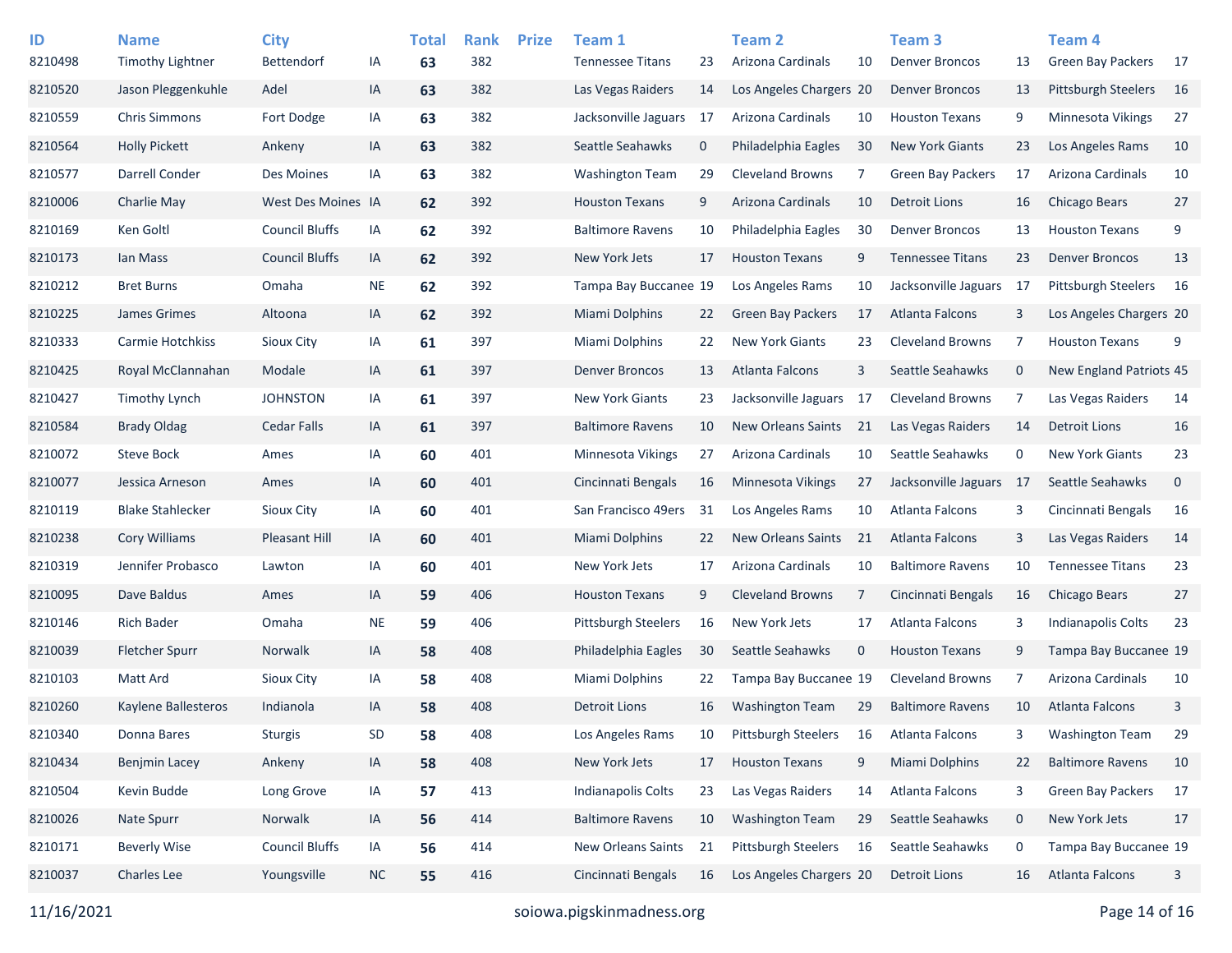| ID<br>8210091 | <b>Name</b><br>Shari Berends | <b>City</b><br>Roland | IA        | <b>Total</b><br>55 | <b>Rank</b><br>416 | <b>Prize</b> | Team 1<br>Carolina Panthers | 34 | <b>Team 2</b><br><b>Cleveland Browns</b> | 7  | Team <sub>3</sub><br>Seattle Seahawks | 0           | Team <sub>4</sub><br>Las Vegas Raiders | 14             |
|---------------|------------------------------|-----------------------|-----------|--------------------|--------------------|--------------|-----------------------------|----|------------------------------------------|----|---------------------------------------|-------------|----------------------------------------|----------------|
| 8210151       | Laura Capeco                 | Omaha                 | <b>NE</b> | 55                 | 416                |              | San Francisco 49ers         | 31 | Arizona Cardinals                        | 10 | Seattle Seahawks                      | $\mathbf 0$ | Las Vegas Raiders                      | 14             |
| 8210403       | <b>Bruce Hokel</b>           | Sioux City            | IA        | 55                 | 416                |              | <b>Houston Texans</b>       | 9  | <b>Green Bay Packers</b>                 | 17 | Los Angeles Rams                      | 10          | Tampa Bay Buccanee 19                  |                |
| 8210576       | Colleen Boyle                | Chestnut Hill         | <b>MA</b> | 55                 | 416                |              | <b>Indianapolis Colts</b>   | 23 | Los Angeles Chargers 20                  |    | Atlanta Falcons                       | 3           | <b>Houston Texans</b>                  | 9              |
| 8210607       | <b>Terry Ragaller</b>        | Sergeant Bluff        | IA        | 55                 | 416                |              | <b>Houston Texans</b>       | 9  | Minnesota Vikings                        | 27 | Cincinnati Bengals                    | 16          | Atlanta Falcons                        | 3              |
| 8210001       | Dennis Christensen           | West Des Moines IA    |           | 54                 | 422                |              | <b>Baltimore Ravens</b>     | 10 | Los Angeles Chargers 20                  |    | Los Angeles Rams                      | 10          | Las Vegas Raiders                      | 14             |
| 8210231       | <b>Bob Burnett</b>           | Norwalk               | IA        | 54                 | 422                |              | Jacksonville Jaguars        | 17 | New Orleans Saints                       | 21 | Atlanta Falcons                       | 3           | <b>Denver Broncos</b>                  | 13             |
| 8210468       | <b>Phillip Strekal</b>       | Albany                | OH        | 54                 | 422                |              | <b>Green Bay Packers</b>    | 17 | Chicago Bears                            | 27 | <b>Baltimore Ravens</b>               | 10          | Seattle Seahawks                       | $\mathbf 0$    |
| 8210106       | Kelli Harris                 | <b>Sgt Bluffs</b>     | IA        | 53                 | 425                |              | <b>Houston Texans</b>       | 9  | <b>Green Bay Packers</b>                 | 17 | <b>Baltimore Ravens</b>               | 10          | Jacksonville Jaguars 17                |                |
| 8210116       | <b>Brent Eickholt</b>        | <b>Sioux City</b>     | IA        | 53                 | 425                |              | Las Vegas Raiders           | 14 | <b>Baltimore Ravens</b>                  | 10 | <b>Cleveland Browns</b>               | 7           | Miami Dolphins                         | 22             |
| 8210456       | Janett Barrett               | <b>Rockwell City</b>  | IA        | 53                 | 425                |              | <b>Dallas Cowboys</b>       | 43 | Atlanta Falcons                          | 3  | Seattle Seahawks                      | 0           | <b>Cleveland Browns</b>                | $\overline{7}$ |
| 8210507       | David Canty                  | Sperry                | IA        | 53                 | 425                |              | <b>Baltimore Ravens</b>     | 10 | Las Vegas Raiders                        | 14 | <b>Denver Broncos</b>                 | 13          | <b>Detroit Lions</b>                   | 16             |
| 8210215       | <b>Tony Peterson</b>         | <b>Council Bluffs</b> | IA        | 52                 | 429                |              | <b>Cleveland Browns</b>     | 7  | Miami Dolphins                           | 22 | Seattle Seahawks                      | 0           | <b>Indianapolis Colts</b>              | 23             |
| 8210486       | Ashley Jackson               | <b>Webster City</b>   | IA        | 52                 | 429                |              | Arizona Cardinals           | 10 | Atlanta Falcons                          | 3  | <b>Tennessee Titans</b>               | 23          | <b>Pittsburgh Steelers</b>             | 16             |
| 8210495       | Chris Wahlert                | Peosta                | IA        | 52                 | 429                |              | New York Jets               | 17 | <b>Baltimore Ravens</b>                  | 10 | <b>Detroit Lions</b>                  | 16          | <b>Houston Texans</b>                  | 9              |
| 8210509       | Liane Long                   | Avoca                 | IA        | 52                 | 429                |              | Los Angeles Rams            | 10 | <b>Pittsburgh Steelers</b>               | 16 | Cincinnati Bengals                    | 16          | Arizona Cardinals                      | 10             |
| 8210487       | Ashley Jackson               | <b>Webster City</b>   | IA        | 51                 | 433                |              | Pittsburgh Steelers         | 16 | Tampa Bay Buccanee 19                    |    | <b>Houston Texans</b>                 | 9           | <b>Cleveland Browns</b>                | $\overline{7}$ |
| 8210608       | Jen Sheehan                  | Clarion               | IA        | 51                 | 433                |              | Atlanta Falcons             | 3  | <b>Baltimore Ravens</b>                  | 10 | Cincinnati Bengals                    | 16          | Miami Dolphins                         | 22             |
| 8210255       | <b>Mason Mumm</b>            | West Des Moines IA    |           | 50                 | 435                |              | Arizona Cardinals           | 10 | <b>Baltimore Ravens</b>                  | 10 | Atlanta Falcons                       | 3           | Chicago Bears                          | 27             |
| 8210213       | <b>Brandon Diederick</b>     | <b>Council Bluffs</b> | IA        | 49                 | 436                |              | Las Vegas Raiders           | 14 | <b>Houston Texans</b>                    | 9  | <b>Tennessee Titans</b>               | 23          | <b>Atlanta Falcons</b>                 | 3              |
| 8210437       | Joseph Rose                  | <b>LOHRVILLE</b>      | IA        | 49                 | 436                |              | <b>Indianapolis Colts</b>   | 23 | Atlanta Falcons                          | 3  | <b>Denver Broncos</b>                 | 13          | Los Angeles Rams                       | 10             |
| 8210287       | <b>Elizabeth Morse</b>       | Ames                  | IA        | 48                 | 438                |              | Las Vegas Raiders           | 14 | <b>Green Bay Packers</b>                 | 17 | Seattle Seahawks                      | $\mathbf 0$ | Jacksonville Jaguars 17                |                |
| 8210549       | Lisa Rusk                    | Colfax                | IA        | 47                 | 439                |              | <b>Cleveland Browns</b>     | 7  | Los Angeles Rams                         | 10 | Chicago Bears                         | 27          | Atlanta Falcons                        | 3              |
| 8210315       | Jodi Kerr                    | Sioux City            | IA        | 46                 | 440                |              | Los Angeles Chargers 20     |    | <b>Baltimore Ravens</b>                  | 10 | <b>Pittsburgh Steelers</b>            | 16          | Seattle Seahawks                       | $\mathbf 0$    |
| 8210457       | Janett Barrett               | <b>Rockwell City</b>  | IA        | 44                 | 441                |              | Los Angeles Chargers 20     |    | Seattle Seahawks                         | 0  | Las Vegas Raiders                     | 14          | <b>Baltimore Ravens</b>                | 10             |
| 8210555       | Alex Taylor                  | Ankeny                | IA        | 44                 | 441                |              | Los Angeles Rams            | 10 | Arizona Cardinals                        | 10 | Cleveland Browns                      | 7           | Jacksonville Jaguars 17                |                |
| 8210609       | Jac Doran                    | Fort Dodge            | IA        | 43                 | 443                |              | Las Vegas Raiders           | 14 | Tampa Bay Buccanee 19                    |    | <b>Baltimore Ravens</b>               | 10          | Seattle Seahawks                       | 0              |
| 8210161       | John Seaman                  | Omaha                 | <b>NE</b> | 41                 | 444                |              | Las Vegas Raiders           | 14 | <b>Baltimore Ravens</b>                  | 10 | Seattle Seahawks                      | $\mathbf 0$ | Jacksonville Jaguars 17                |                |
| 8210446       | <b>Timothy Lightner</b>      | Bettendorf            | IA        | 40                 | 445                |              | <b>Baltimore Ravens</b>     | 10 | Los Angeles Rams                         | 10 | <b>Cleveland Browns</b>               | 7           | <b>Denver Broncos</b>                  | 13             |
| 8210454       | Jody Erion                   | Farley                | IA        | 40                 | 445                |              | Cleveland Browns            | 7  | Arizona Cardinals                        | 10 | Seattle Seahawks                      | $\mathbf 0$ | <b>Tennessee Titans</b>                | 23             |